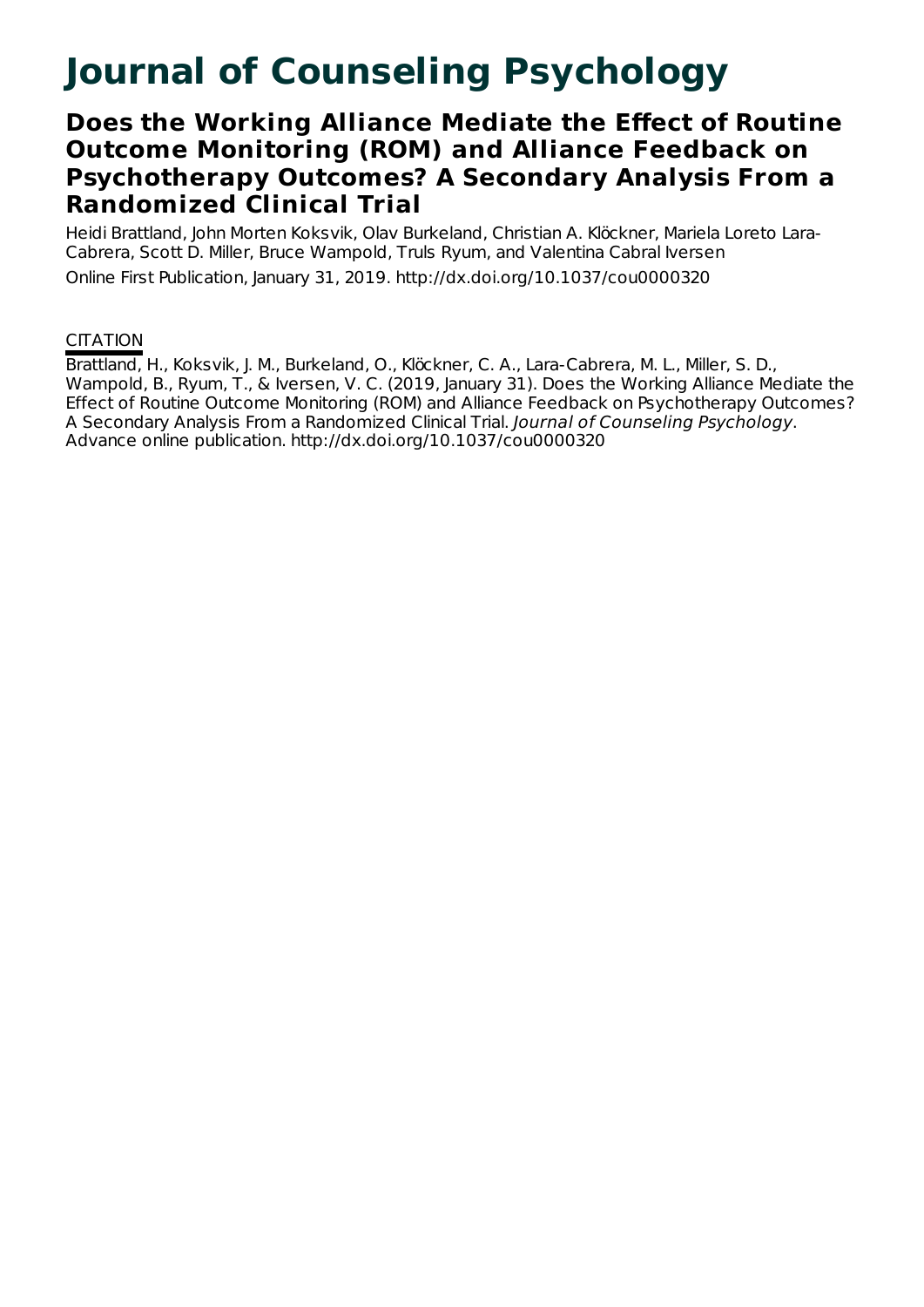

© 2019 American Psychological Association<br>0022-0167/19/\$12.00 http://dx.doi.org/10.1037/cou0000320

## Does the Working Alliance Mediate the Effect of Routine Outcome Monitoring (ROM) and Alliance Feedback on Psychotherapy Outcomes? A Secondary Analysis From a Randomized Clinical Trial

Heidi Brattland and John Morten Koksvik Norwegian University of Science and Technology and St. Olavs University Hospital, Trondheim, Norway

> Christian A. Klöckner Norwegian University of Science and Technology

Scott D. Miller The International Center for Clinical Excellence, Chicago, Illinois

Truls Ryum Norwegian University of Science and Technology

Olav Burkeland St. Olavs University Hospital, Trondheim, Norway

Mariela Loreto Lara-Cabrera St. Olavs University Hospital, Trondheim, Norway

Bruce Wampold Modum Bad Psychiatric Center, Vikersund, Norway, and University of Wisconsin–Madison

Valentina Cabral Iversen Norwegian University of Science and Technology and St. Olavs University Hospital, Trondheim, Norway

Little is known about the mechanisms through which routine outcome monitoring (ROM) influences psychotherapy outcomes. In this secondary analysis of data from a randomized clinical trial (Brattland et al., 2018), we investigated whether the working alliance mediated the effect of the Partners for Change Outcome Monitoring System (PCOMS), a ROM system that provides session-by-session feedback on clients' well-being and the alliance. Adult individuals  $(N = 170)$  referred for hospital-based outpatient mental health treatment were randomized to individual psychotherapy either with the PCOMS ROM system, or without (treatment as usual [TAU]). Treatment was provided by the same therapists ( $N = 20$ ) in both conditions. A multilevel mediation model was developed to test if there was a significant indirect effect of ROM on client impairment at posttreatment through the alliance at 2 months' treatment controlled for first-session alliance. Alliance ratings increased more from session 1 to 2 months' treatment in the ROM than TAU condition, and alliance increase was associated with less posttreatment impairment. A significant indirect effect of ROM on treatment outcomes through alliance increase ( $p =$ .043) explained an estimated 23.0% of the effect of ROM on outcomes. The results were consistent with a theory of the alliance as one mechanism through which ROM works.

Heidi Brattland and John Morten Koksvik, Department of Mental Health, Norwegian University of Science and Technology, and Department of Tiller DPS, St. Olavs University Hospital, Trondheim, Norway; Olav Burkeland, Department of Tiller DPS, St. Olavs University Hospital; Christian A. Klöckner, Department of Psychology, Norwegian University of Science and Technology; Mariela Loreto Lara-Cabrera, Department of Tiller DPS, St. Olavs University Hospital; Scott D. Miller, The International Center for Clinical Excellence, Chicago, Illinois; Bruce Wampold, Research Institute, Modum Bad Psychiatric Center, Vikersund, Norway, and Department of Counseling Psychology, University of Wisconsin–Madison; Truls Ryum, Department of Psychology, Norwegian University of Science and Technology; Valentina Cabral Iversen, Department of Mental Health, Norwegian University of Science and Technology, and Department of Tiller DPS, St. Olavs University Hospital.

John Morten Koksvik is now at Department of DPS Fredrikstad, Østfold Hospital, Fredrikstad, Norway.

Scott D. Miller holds the copyright to the Outcome and Session Rating Scales used in this study.

This work was supported by the Liaison Committee for Education, Research and Innovation in Central Norway under Grant 46056812 (653510 IPH). We are grateful to the Tiller Mental Health Center, St. Olavs University Hospital, and the Department of Research and Development, Norwegian University of Science and Technology for cofunding this research, and to all participating clients and participants. The authors report no conflicts of interest.

This research was presented at the 49th International Annual Meeting for the Society for Psychotherapy Research in Amsterdam, the Netherlands, June 27–30, 2018.

Correspondence concerning this article should be addressed to Heidi Brattland, Department of Mental Health, Faculty of Medicine and Health Sciences, Norwegian University of Science and Technology, Pb 8905, 7491 Trondheim, Norway. E-mail: heidi.brattland@ntnu.no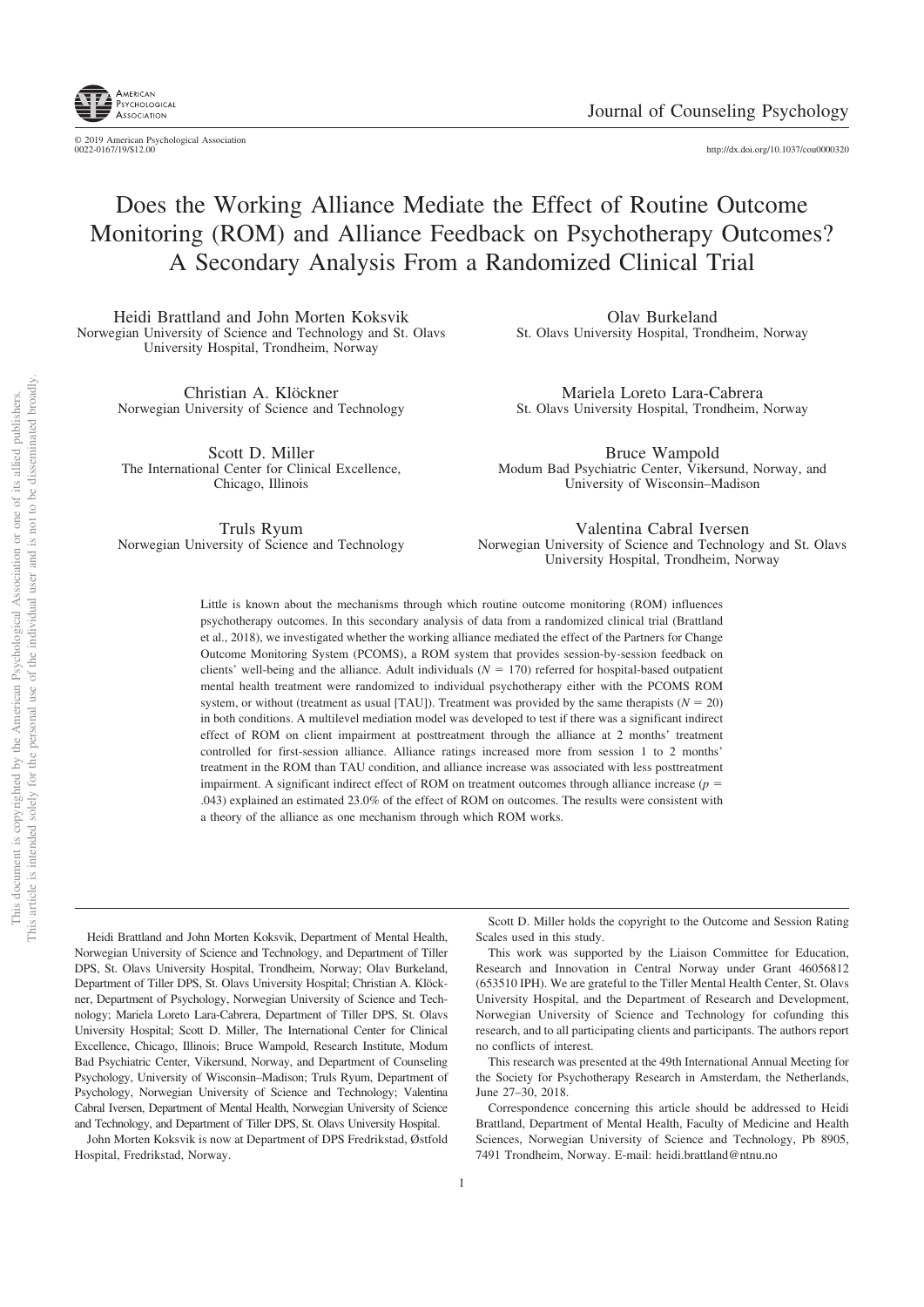#### *Public Significance Statement*

Previous research indicates that psychotherapy clients may benefit more from treatment when their session-by-session levels of well-being and experiences of the alliance are monitored with short questionnaires. The results of this study suggest that some of this effect may be due to improvements in the collaborative working relationship over time.

*Keywords:* client feedback systems, common factors, mediation, routine outcome monitoring, working alliance

Routine outcome monitoring (ROM) is a family of client selfreport questionnaires developed to track psychotherapy clients' session-by-session levels of well-being, symptoms, or functioning to help therapists detect problems in a client's response to treatment as it evolves (Howard, Moras, Brill, Martinovich, & Lutz, 1996; Lambert,  $2007$ ).<sup>1</sup> Several meta-analyses have found ROM to improve treatment outcomes (Hansen & Lambert, 2003; Knaup, Koesters, Schoefer, Becker, & Puschner, 2009; Lambert & Shimokawa, 2011; Østergård, Randa, & Hougaard, 2018; Shimokawa, Lambert, & Smart, 2010). However, a more complex picture of ROM's influence on treatment outcomes is beginning to emerge. A recent Cochrane review (Kendrick et al., 2016) deemed the available evidence for ROM insufficient. The heterogeneity in results between studies is substantial (Østergård et al., 2018). Some studies have reported nullfindings (e.g., Davidsen et al., 2017; Hansson, Rundberg, Österling, Öjehagen, & Berglund, 2013; Rise, Eriksen, Grimstad, & Steinsbekk, 2016) and others, indications of adverse effects of ROM (de Jong, Segaar, Ingenhoven, van Busschbach, & Timman, 2018; Errázuriz & Zilcha-Mano, 2018; van Oenen et al., 2016). The mixed findings highlight the need for a more nuanced understanding of how the process works, a question which, to date, has received limited research attention (Wampold, 2015). Identifying mechanisms of change inherent in ROM could help improve the clinical implementation of these interventions and thus, maximize their effect. The present study investigated one potential change mechanism for ROM, the working alliance, in a secondary analysis of data from randomized clinical trial.

The contextual feedback intervention theory (Sapyta, Riemer, & Bickman, 2005) posits that providing therapists with negative feedback (i.e., information about a discrepancy between their current performance and some desired goal, such as helping the client improve) motivates corrective action. This is thought to be especially true if the feedback is direct, specific to the therapists' behaviors, promptly delivered, and comes from a credible source. ROM systems are designed to fulfill these requirements and provide information that therapists would otherwise have difficulties obtaining (Lambert & Shimokawa, 2011). As such, ROM systems are theorized to work through correcting cognitive biases that prevent therapists from detecting treatment failures (Macdonald & Mellor-Clark, 2015). Beyond prompting corrective action in therapists, however, this theory does not specify nor explain through what processes ROM works to avoid negative outcomes. One possibility is that ROM mobilizes the common factors of psychotherapy and particularly, the working alliance (Miller, Hubble, Duncan, & Wampold, 2010), whose association to treatment outcomes is well documented (Horvath & Bedi, 2002; Horvath, Del

Re, Flückiger, & Symonds, 2011; Horvath & Symonds, 1991; Martin, Garske, & Davis, 2000).

There is reason to believe that ROM might influence the quality of the alliance. Paying close attention to whether therapy is helpful for the client, and taking immediate action when this is not the case, is in itself likely to facilitate and even enhance a collaborative working relationship. Moreover, some ROM systems provide feedback to therapists on the alliance as well as on client impairment and well-being. For instance, the Partners for Change Outcome Management System (PCOMS; Miller, Duncan, Sorrell, & Brown, 2005), which was used in the present trial, contains an alliance measure that therapists administer and discuss with their clients toward the end of each treatment session. Thus, the PCOMS is designed to identify alliance problems and facilitate the continuous work of negotiating the nature of the collaborative working relationship (Bordin, 1979; Hatcher & Barends, 2006; Safran & Muran, 2006). As such, we would expect its use to improve the alliance over the course of treatment. Possibly, this could explain some of the positive effect of the PCOMS on treatment outcomes that was found in several studies (e.g., Anker, Duncan, & Sparks, 2009; Reese, Norsworthy, & Rowlands, 2009; Reese, Toland, Slone, & Norsworthy, 2010; Schuman, Slone, Reese, & Duncan, 2015; She et al., 2018; Slone, Reese, Mathews-Duvall, & Kodet, 2015; see Østergård et al., 2018, for a thorough review and discussion of the PCOMS literature).

One way to explore the alliance as a change mechanism for ROM is to investigate if it mediates ROM's effect. To date, no ROM study has tested a mediation hypothesis. There is however evidence that (1) alliances improve more over the course of treatment for clients receiving treatment with ROM and alliance feedback than for those receiving treatment without ROM (Janse, De Jong, Van Dijk, Hutschemaekers, & Verbraak, 2017; McClintock, Perlman, McCarrick, Anderson, & Himawan, 2017), and (2) alliance improvements from one session to the next predict lower impairment levels in subsequent sessions (e.g., Crits-Christoph, Gibbons, Hamilton, Ring-Kurtz, & Gallop, 2011; Falkenström, Ekelbad,& Holmqvist, 2016; Zilcha-Mano, Dinger, McCarthy, & Barber, 2014; Zilcha-Mano & Errazuriz, 2015; Zilcha-Mano et al., 2016). As discussed by Zilcha-Mano (2017), the temporal precedence of alliance improvement to symptom change found in the majority of studies to investigate this issue, contradicts claims that the alliance is merely a byproduct of symptom reduction (e.g., Barber, 2009; DeRubeis, Brotman, & Gibbons, 2005). Nevertheless, it is not clear in what capacity the alliance is involved in

<sup>1</sup> Other terms are client feedback systems, patient-reported outcome measures (PROMS), and feedback-informed treatment (FIT).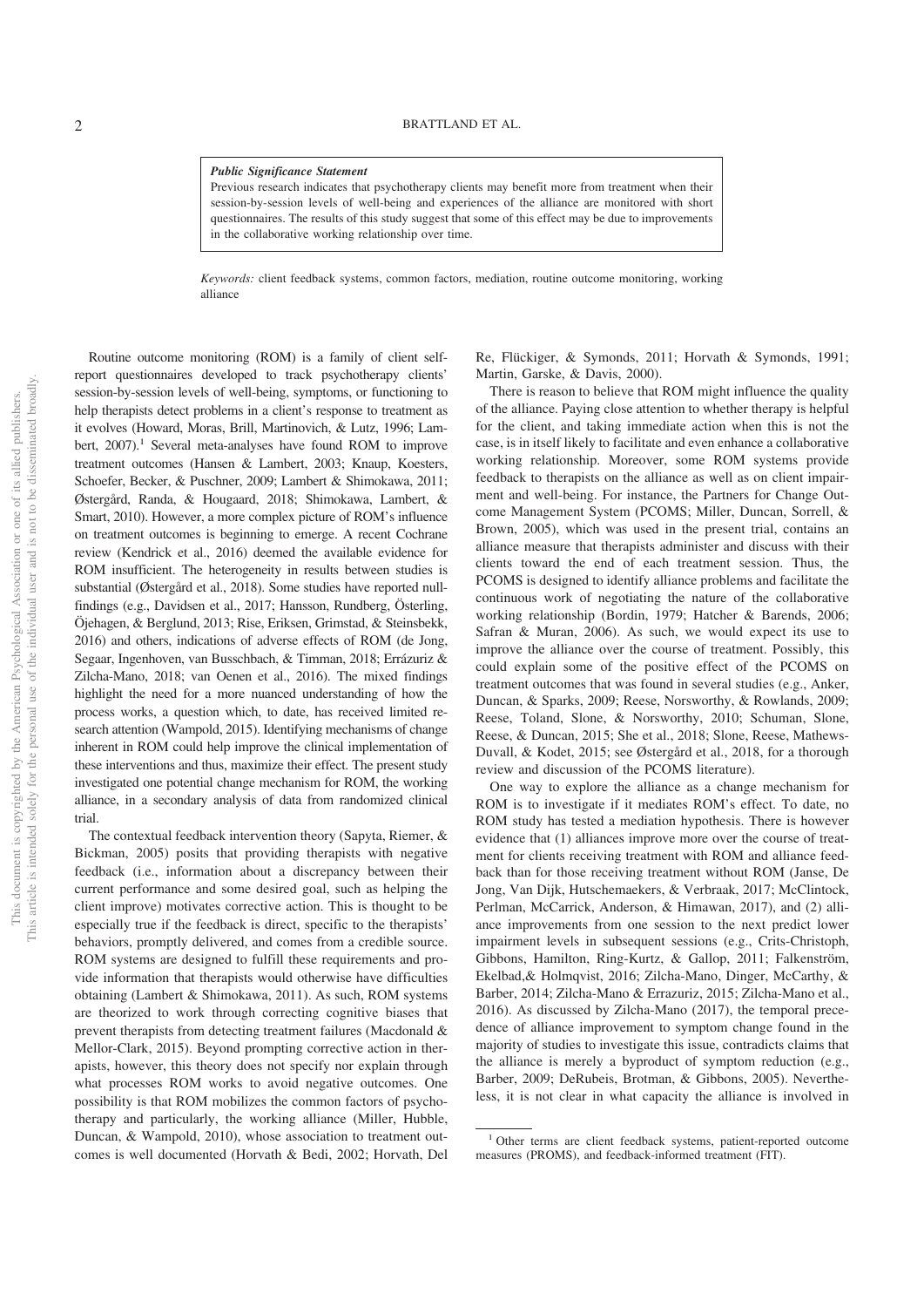therapeutic change processes. The alliance, or the broader therapeutic relationship, could curative in itself; for instance, the process of negotiating the alliance and repairing ruptures could provide corrective emotional experiences, insight, and interpersonal learning (e.g., Norcross, 2002; Safran & Muran, 2000). Alternatively, the alliance could be a precondition for other mechanisms to cause client change (e.g., Hatcher & Barends, 2006). For instance, a stronger agreement on tasks and goals could allow therapists choose more suitable interventions, or those interventions could have a larger impact in the context of a stronger emotional bond. The alliance could work as a mechanism of change for ROM in both these capacities.

The present study builds on a previous publication from a randomized clinical trial in which a positive effect of the PCOMS ROM system on treatment outcomes was established (Brattland et al., 2018). Correcting for therapist variability and initial distress in a multilevel regression model (clients nested within therapists), a small ( $d = 0.26$ ), but significant ( $p = .037$ ) superior effect on treatment outcome was found for ROM over TAU. Presently, we hypothesized that some of the difference between ROM and TAU in the clients' posttreatment impairment would be explained by higher alliance ratings in the ROM than TAU condition at 2 months' treatment, controlling for first-session alliance levels (i.e., that the alliance would mediate the effect of ROM on treatment outcomes).

#### **Method**

#### **Participants**

**Clients.** The trial took place in a general psychiatric outpatient department at a Norwegian hospital-based mental health clinic, which serves a population of adult clients (age 18 years or older) with moderate to severe mental health problems of all diagnostic categories.

Participants were recruited from the waitlist for individual outpatient treatment at the clinic. The exclusion criterion was inability to complete questionnaires (e.g., because of illiteracy, very low cognitive functioning, or poor understanding of the Norwegian language); all other individuals accepted for individual outpatient treatment were eligible for participation in the trial.

The final sample (excluding nine no-show clients, see the following text) consisted of 161 clients. The majority  $(n = 100,$ 63.3%) were female, and their mean age was 34.1 years old. About half of the clients ( $n = 74, 46.5\%$ ) were single, but most clients were living with someone ( $n = 135, 84.9\%$ ) and reported having someone in whom they could confide  $(n = 129, 82.2\%)$ . Half of the sample were in active employment  $(n = 77, 50\%)$  and the majority had education beyond primary school ( $n = 131, 82.9\%$ ).

Client diagnoses were made by their therapists, at the outset of therapy, who used the M.I.N.I. International Neuropsychiatric Interview (Sheehan et al., 1998) and International Statistical Classification of Diseases and Health Related Problems (ICD-10; World Health Organization, 2010). Diagnoses were for clinical purposes only and the reliability of the diagnostic process was not assessed. The most common diagnostic categories in this sample were affective  $(n = 59, 30.1\%)$  and anxiety disorders  $(n = 59, 59)$ 30.1%), followed by hyperkinetic disorders (e.g., attention-deficit/ hyperactivity disorder;  $n = 20, 10.2\%$ ), personality disorders ( $n =$ 

17, 8.7%), and other diagnoses  $(n = 19, 9.7\%)$ , including psychotic and eating disorders. Thirty-five (17.9%) were diagnosed with two disorders, and 22 (11.2%) were diagnosed with none. No information regarding characteristics of the population was available to assess the representativeness of the sample.

**Therapists.** Treatment was provided by 20 therapists (16 women and four men; 11 clinical psychologists, six psychiatrists, and three other mental health care professionals). Staff experience with PCOMS ROM system ranged from 1 month to 5 years. On a seven-point Likert scale  $(1 = \text{very little}, 7 = \text{very much})$ , therapists reported being most influenced by psychodynamic therapy models  $(Mdn = 6; \text{ range} = 2-7)$ , followed by humanistic/existential  $(Mdn = 5; \text{ range} = 1-6)$  and cognitive  $(Mdn = 4; \text{ range} = 2-7)$ models. Therapists provided treatment for clients in both the ROM and TAU conditions.

#### **Conditions**

**Treatment as usual (TAU).** In the control condition, clients received nonmanualized outpatient individual psychotherapy. Therapists were responsible for assessing and diagnosing their clients, as well as determining the treatment approach, frequency of sessions, and treatment length. All cases were discussed in interdisciplinary teams. TAU clients attended a mean of 13.01 sessions ( $SD = 10.92$ ,  $Mdn = 10$ , range = 1–54). No information about treatment content was gathered. However, because the same therapists treated clients in both conditions, any differences in outcomes between conditions would likely be due to the experimental intervention rather than systematic differences in the content of the treatment.

**Routine outcomes monitoring (ROM).** Participants in the experimental condition received the same type of outpatient individual psychotherapy as those in the TAU condition, with the addition of the PCOMS measures every session. ROM clients in this sample attended a mean of 12.04 sessions  $(SD = 9.35, Mdn =$ 9, range  $= 1-45$ ).

As discussed in Brattland et al. (2018), the clinic underwent an extensive implementation process over the course of this trial. Therapists received regular training and supervision in the use of the PCOMS according to the International Center for Clinical Excellence's manuals on feedback-informed treatment (FIT; Bertolino & Miller, 2012). The PCOMS measures were administered on computer tablets, using a web-based program called *FIT outcomes* (www.fit-outcomes.com). In brief, the procedure is as follows: Therapists administer a self-report measure of well-being, the Outcome Rating Scale (ORS; Miller, Duncan, Brown, Sparks, & Claud, 2003), to their clients during the first few minutes of every treatment session. The ORS consists of four items (symptoms, relational functioning, social role functioning, and global well-being), each resulting in a score from 0 (*minimal well-being*) to 10 (*maximum well-being*). The total score is then plotted on a graph. This graph contains scores from previous session as well as expected trajectories of change, which are based on normative data for clients with the same or similar initial ORS scores (Miller, 2011). Consequently, lack of improvement is immediately detectable to both the client and the therapist. When scores fall below the expected treatment response, therapists are instructed to discuss this with the client and explore ways in which the treatment approach can be adjusted.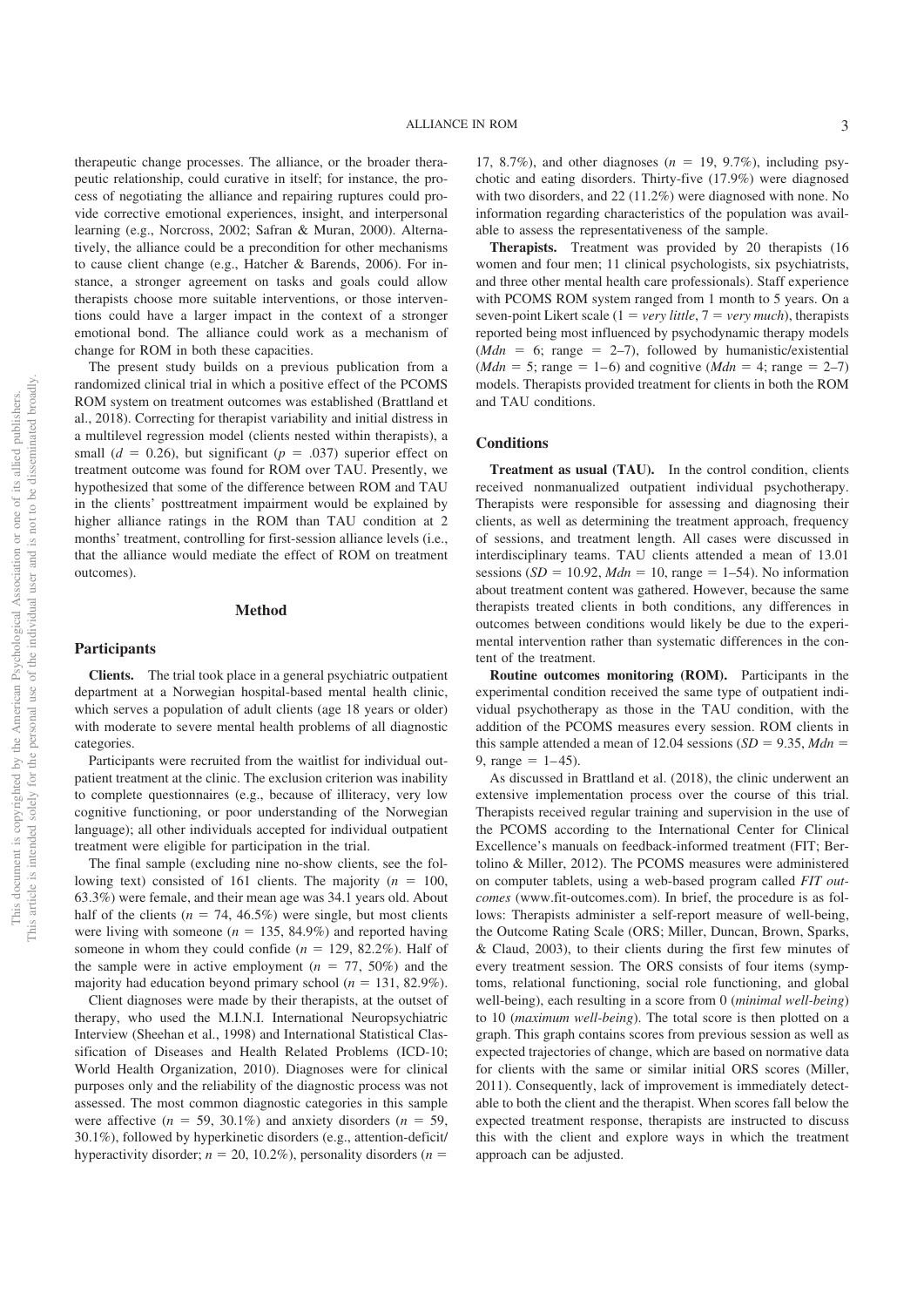Of particular relevance to the present study, during the final minutes of each visit, clients complete a measure of the therapeutic alliance, the Session Rating Scale (SRS; Duncan et al., 2003). Like the ORS, the sum of SRS's four items (therapeutic relationship, goals and topics, approach or method, and overall experience of the alliance) is displayed on the graph. Therapists are instructed not to aim for "perfect" alliance scores, but rather to use the SRS as a tool to facilitate honest feedback about the therapeutic process and to respond in a nondefensive, cooperative manner. Only with clients in the ROM condition were the ORS and the SRS administered on a session-by-session basis, and these scores were not included in the data material for the present study.

**Fidelity.** The protocol dictated that therapists administer the PCOMS measures to clients only in the ROM condition and never to clients randomized to TAU. At each client's treatment termination, their therapists were asked, in a self-report questionnaire, if they had in fact administered the ORS and the SRS to that client. We received 60 responses for clients in the TAU condition; here, the PCOMS measures had been never administered to 59 clients and every session to one client. In the ROM condition, we received 58 responses and the measured were reportedly administered every session to 51 clients, some sessions to two clients, and never to five clients. These data indicate that the PCOMS measures were administered or withheld according to the protocol for all cases but six. The reason for this nonadherence to the protocol for six cases is not clear.

#### **Measures**

**Impairment.** The Behavior and Symptoms Identification Scale (BASIS-32; Eisen, Wilcox, Leff, Schaefer, & Culhane, 1999) measured symptoms and psychosocial functioning at preand posttreatment. BASIS-32 consists of 32 items that are rated on a five-point Likert scale  $(0 = no \, difficulty; 4 = extreme \, difficulty)$ , generating five subscale scores (relation to self/others, daily living/ role functioning, depression/anxiety, impulsive/addictive behavior, and psychosis) and an overall mean score. The latter was used in this analysis. BASIS-32 has been validated in several studies (Doerfler, Addis, & Moran, 2002; Eisen et al., 1999; Hoffmann, Capelli, & Mastrianni, 1997; Jerrell, 2005; Klinkenberg, Cho, & Vieweg, 1998; Russo et al., 1997); it has been found sensitive to change and moderately correlated to other measures of symptoms and function. In the present study, the internal consistency was high as indicated by Cronbach's alphas of .934 at pretreatment and .958 at posttreatment.

**Alliance.** The quality of the working alliance was assessed at Session 1 (T1) and at 2 months' treatment (T2) with the short version of the Working Alliance Inventory (WAI-S; Horvath & Greenberg, 1989; Tracey & Kokotovic, 1989), a 12-item questionnaire based on Bordin (1979)'s three working alliance dimensions: Emotional bond and agreement on the goals and tasks of therapy. Items are scored on a seven-point Likert scale, ranging from 1 (*strongly disagree*) to 7 (*strongly agree*), with higher scores indicating better working alliance. WAI-S is widely used in research. Despite a well-established reliability in previous studies (e.g., Busseri & Tyler, 2003; Hanson, Curry, & Bandalos, 2002; Horvath, 1994; Tracey & Kokotovic, 1989), the item-total correlation for two items with reversed wording (specifically, two of the four items that load on the goal dimension of the working alliance) was

low in the present study, .259 and .082, respectively. Following the recommendations of Field (2013), these items were removed, with a resulting improvement in internal consistency (i.e., Cronbach's alpha increased from .899 to .936 at T1 and from .949 to .955 at T2).

#### **Recruitment and Procedure**

The trial was conducted within the daily practice at a hospital mental health outpatient clinic. An intake team, which consisted of health personnel who were not part of the research team, assessed all treatment referrals both for suitability for treatment and for eligibility to participate in the trial. This assessment was based on referral letters, which typically contained a brief description of the presenting problems and relevant medical or psychiatric history.

Prospective participants were assigned to therapists before inclusion to the trial. They then met with one of the principal investigators to give informed consent, complete baseline measures, and be randomized into the ROM or TAU condition. The randomization was performed using a web-based randomization program for medical research (https://webcrf.medisin.ntnu.no) and a 1:1 allocation ratio. It was not practically feasible to blind participants, therapists or investigators to the results of the randomization.

The outcomes measures were pen-and-paper questionnaires. Data from baseline, T1, T2, and treatment termination were used; the first two were completed at the clinic and the remaining questionnaires were mailed to participants. Questionnaires were re-sent twice if participants failed to return them. The procedure was approved by the Regional Committee for Research Ethics (Case number 2011/1711). The trial was registered on Clinical Trials (clinicaltrials.gov; identifier: NCT01796223).

We had originally planned to recruit 120 participants but increased the sample size to 170, due to concerns that missing data (see the following text) would decrease the statistical power. Recruitment took place over 3 years, during which time a total of 1,655 clients were referred for treatment (see Figure 1). More individuals are referred to the clinic than it has the capacity to serve and consequently, a substantial number of referrals (typically, those who are considered to be suitable for other treatment format such as group therapy or lower level counseling services) are not offered individual outpatient treatment. Additionally, during periods of the study, the intake team forgot to assess referrals for eligibility to the trial. A total of 659 individuals were invited to participate via mail and telephone. The remaining 489 individuals did not respond to the invitation, declined participation, or started treatment before inclusion. Nine participants did not attend any sessions and were discharged without treatment, leaving 161 clients in the final sample.

As in many other naturalistic studies, there was missing data in this trial. In Figure 1, the number of cases with missing data at each point of measure is depicted. Note that the total missing rather than cumulative data is presented, in contrast to the flowchart in Brattland et al. (2018). As such, there is some overlap in the missing columns as some clients had missing data on more than one measure. In total, 70 clients (43.5%) failed to return one or more measure. The mediation model estimated several different relationships between variables (see the Data Analysis section) and cases were included if they had sufficient data to estimate at least one of these relationships, as is typical for multilevel models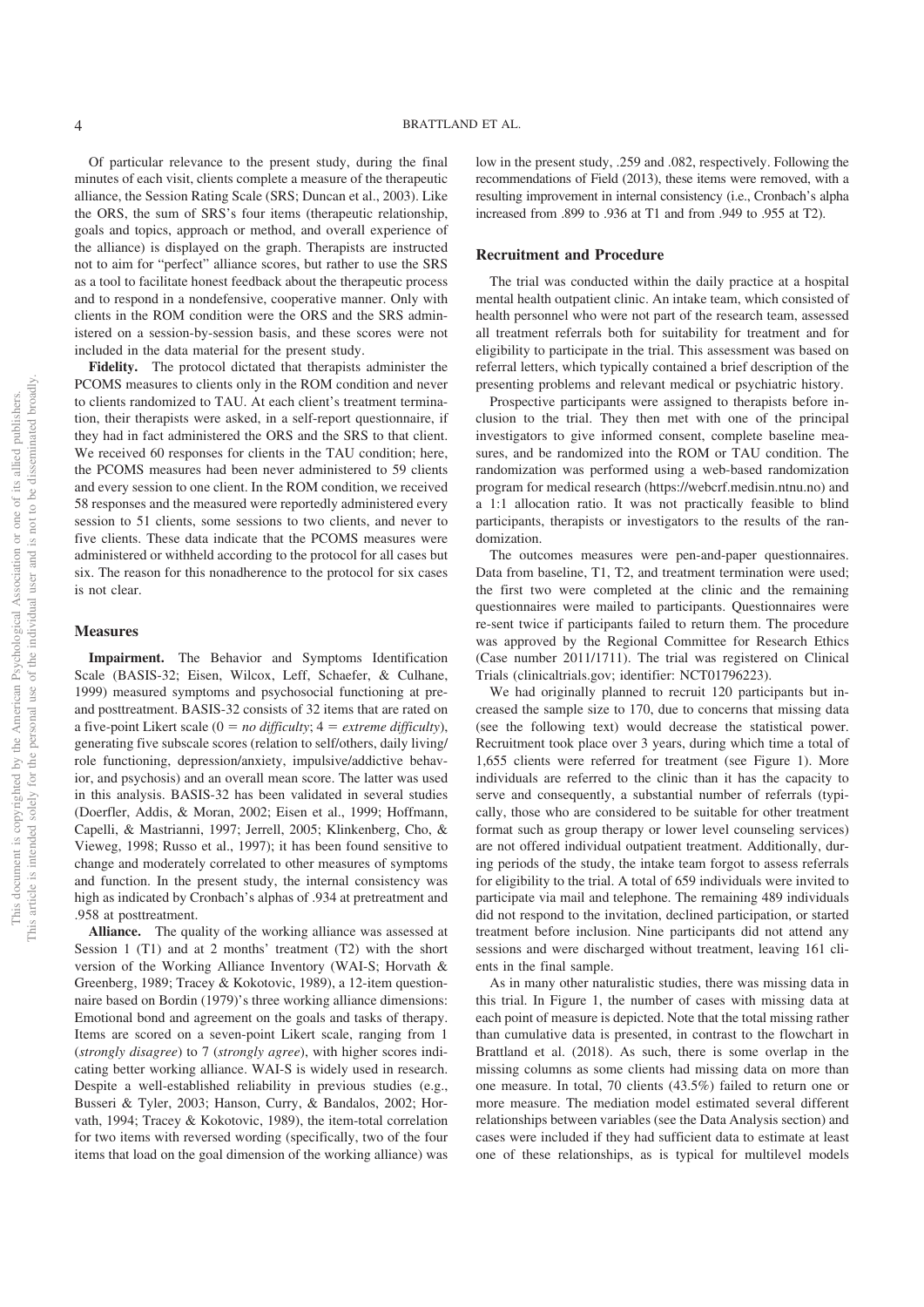

*Figure 1.* Participant flowchart. TAU = treatment as usual condition; ROM = routine outcome monitoring condition;  $T1 =$  first session;  $T2 = 2$  months' treatment. Total missing data per measurement time is displayed; these overlap somewhat (i.e., the same client may have missing data at more than one measure).

(MLMs). No clients had missing data at all four measures, but eight (5.0%) had missing data on three measures (T1, T2, and posttreatment) and consequently, were not included in the mediation model. In addition, 10 clients had missing data at the therapist level due to a change of therapist mid-treatment. These were also excluded from the model. Ultimately, in the mediation model, 143 cases were included.

#### **Data Analysis**

**General analytic strategy.** Controlling for the nested structure or shared covariance between clients treated by the same therapist (Adelson & Owen, 2012; Wampold & Serlin, 2000), our hypotheses were tested in an MLM (Snijders & Bosker, 2012) with clients at Level 1 nested within therapists at Level 2. This was done using the statistical software Mplus (Muthén & Muthén, 1998 –2017). In small samples, a nonparametric distribution is expected for the indirect effects in mediation models. Because of this, we used Bayesian estimation, which makes no assumptions about the prior distribution but instead, uses a posterior distribution based on the observed values (Hamaker & Klugkist, 2011; Robert, 2007). The Bayesian analyses were performed with 30,000 iterations. We did not provide any prior values to the model. Bayesian posterior trace plots for each parameter were inspected to determine if the models converged. We report median point estimates and posterior

standard deviations for the parameters as well as credibility intervals (CrIs), which are based on the percentile points of the posterior probability distribution and describe the range in which the true values of the parameters are likely to fall. The  $R^2$ is reported to indicate how much variance each model explained, the intraclass correlation coefficient (ICC) to indicate the proportion of this variance that was due to differences between therapists, and the deviance information criteria (DIC) to indicate model fit.

**Test of hypotheses.** A random intercepts, fixed slopes, twolevel mediation model was set up as follows: The *X* variable was condition (coded 0 for TAU and 1 for ROM), the mediator *M*, the alliance (WAI-T2 controlled for WAI-T1), and the dependent variable *Y*, treatment outcome (BASIS-32-post controlled for BASIS-32-pre). All variables were measured at the client level. In one step and within the same model, we tested the effect of ROM on the alliance (by convention referred to as path *a*), the effect of alliance on treatment outcome (path *b*), the indirect effect of ROM on outcome via the alliance (the product of paths *a* and *b*), and the residual direct effect of ROM on treatment outcome when the indirect effect was controlled for (path *c'*).

The planned mediation model was expressed at Level 1 by the following two equations:

$$
Y_{ij} = b_{0j} + b_1 \text{BASIS-32-pre}_{ij} + b_2 \text{WAI-T2}_{ij} + c' \text{Condition}_{ij}
$$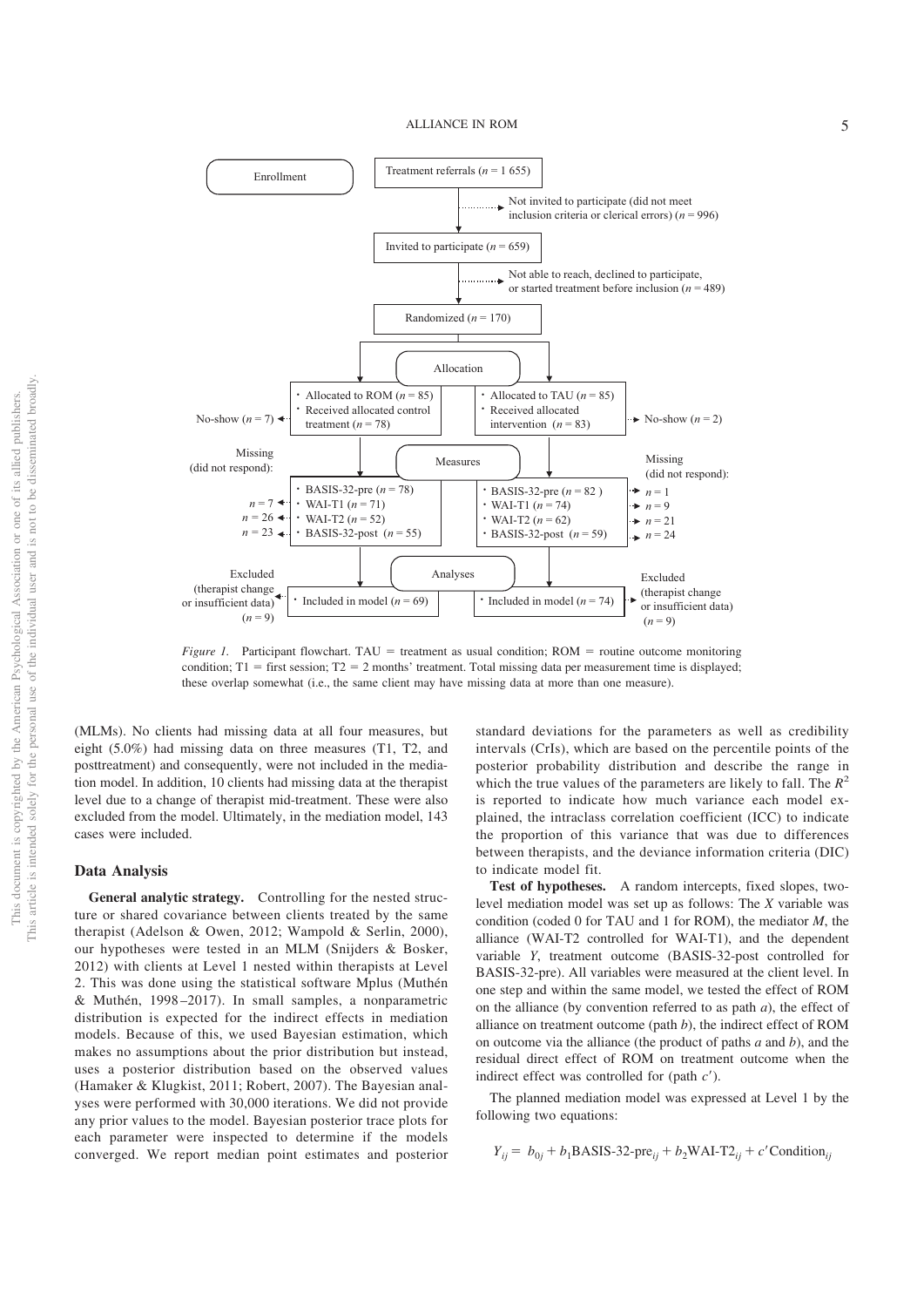#### $M_{ij} = a_{0j} + a_1 \text{WAI-T1} + a_2 \text{Condition}_{ij}$

where  $Y_{ij}$  is the posttreatment BASIS-32 score for client *i* treated by therapist *j*;  $b_{0j}$  is the intercept for therapist *j*,  $b_1$  is the slope estimate for BASIS-32-pre;  $b_2$  for WAI-T2; *c*<sup> $\prime$ </sup> for condition; *M<sub>ij</sub>* is the WAI-T2 score for client *i* treated by therapist *j*;  $a_{0i}$  is the intercept for therapist  $j$ ,  $a_1$  is the slope estimate for the covariate WAI-T1; and  $a_2$  for condition. Here, the indirect effect is expressed in  $a_2 b_2$  and the residual direct effect, in *c*<sup> $\prime$ </sup>. At the therapist level, the intercepts  $b_0$  and  $a_0$  for therapist *j* is expressed by the equations

$$
b_{0j} = \gamma_{Y00} + \mu_{Y0j}
$$
 and  $a_{0j} = \gamma_{M00} + \mu_{M0j}$ 

where  $\gamma_{Y00}$  is the mean intercept for *Y*;  $\mu_{Y0j}$  is the *Y* intercept residual for therapist *j*;  $\gamma_{M00}$  is the mean intercept for *M*; and  $\mu_{M0j}$ is the *M* intercept residual for therapists *j.*

In line with contemporary mediation frameworks (e.g., Hayes, 2009; Hayes & Rockwood, 2017), mediation was supported if the estimate for the indirect effect  $a_2 b_2$  was statistically different from zero. The total effect *c* was inferred from the sum of the indirect and direct effects (i.e.,  $c = a_2b_2 + c'$ ), as recommended by Kenny, Korchmaros, and Bolger (2003) and others. To aid the interpretation of the indirect effect, we report the partially standardized indirect effect size (Preacher & Kelley, 2011), which is defined as the ratio of the indirect effect *ab* to the standard deviation of the outcome variable (i.e.,  $a_2b_2/SD_{\text{BASIS-32-post}}$ ). The partially standardized indirect effect size is interpreted as the number of standard deviations by which the outcome variable is expected to increase or decrease per unit change in the mediator of size *a*. We also report the somewhat dated, but more intuitively interpretable, extent of mediation effect size, which is given by  $a_2b_2/c$ .

The a priori hypothesis in this trial was directional: A negative indirect effect of ROM on posttreatment impairment through alliance increase. Accordingly, we report one-sided significance tests with an alpha level of .05. We also report 90% CrIs, of which the upper or lower bound (depending on whether the effect is hypothesized to be positive or negative) represent the value below or above which we would expect 95% of future observations to fall. As only one side of the CrIs are of interest when hypotheses are directional, the resulting error rate is 5% (Pocock, 2003).

**Handling of missing data.** We mitigated the effect of missing data as follows. First, as described in the preceding text, MLMs

included all cases with sufficient data to estimate at least one parameter. Thus, only 18 (11.2%) cases were excluded from the mediation model, and data from all remaining cases informed the estimation of one or several parameters in the model. Second, we compared cases with missing data points to those with complete data to assess whether there were systematic differences between these groups that needed to be accounted for in the final model. Third, although the main results are based on observed values only, we also tested the mediation hypothesis on a data set in which missing data had been imputed. For this, we used the maximum likelihood imputation procedure (Schafer & Graham, 2002), with all other observed variables as auxiliary variables. The resulting estimates are presented in the text.

#### **Results**

#### **Preliminary Analyses**

Conditions were similar on all baseline variables (all  $p_s > .05$ ) except for social network; significantly more clients in the ROM than TAU condition reported having nobody in whom they could confide,  $\chi^2(1) = 4.826$ ,  $p = .028$ . Social network was found to have no influence neither on posttreatment impairment nor on the alliance and consequently, we did not include this variable in the final mediation model.

The mean scores on all variables are presented in Table 1. Unexpectedly, ROM clients had significantly lower WAI-T1 scores, which we had planned to model as a covariate to WAI-T2 only. Because WAI-T1 was measured after the first session (i.e., the first "dose" of treatment), this could reflect a negative effect of ROM on early alliance. Consequently, we adjusted the planned mediation model by modeling condition as a covariate to WAI-T1 (referred to in Table 2 as parameter  $d_1$ ) so as to control for this relationship in the final model. We also performed a post hoc analysis of the influence of early alliance on treatment outcome (see the following text).

Clients with missing data points were similar to those with complete data sets in the distribution of diagnoses and the baseline variables age, gender, and social network, but had higher pretreatment impairment scores (mean  $ROM = 1.673$ ,  $SD = 0.743$ ; mean TAU = 1.379,  $SD = 0.588$ ;  $t(158) = -2.789$ ,  $p = .06$ ), more frequently reported having no higher education than primary

Table 1

*The Mean Behavior and Symptoms Identification Scale (BASIS-32) and Working Alliance Inventory (WAI) Scores in Total and Per Condition*

| Variable      | n   | Total<br>M(SD) | Condition    |                     |      |
|---------------|-----|----------------|--------------|---------------------|------|
|               |     |                | TAU<br>M(SD) | <b>ROM</b><br>M(SD) |      |
| BASIS-32-pre  | 160 | 1.51(.67)      | 1.43(0.63)   | 1.58(0.71)          | .181 |
| BASIS-32-post | 114 | .91(0.68)      | .98(.69)     | .84(.66)            | .280 |
| WAI-T1        | 145 | 5.00(1.26)     | 5.22(1.25)   | 4.77(1.25)          | .033 |
| WAI-T2        | 114 | 5.06(1.34)     | 4.91(1.39)   | 5.24(1.27)          | .192 |

*Note. p* values are obtained through independent samples *t* tests. BASIS-32-post = Behavior and Symptoms Identification Scale scores at posttreatment; BASIS-32-pre = baseline Behavior and Symptoms Identification Scale scores; condition  $=$  treatment as usual (TAU; coded 0) or routine outcome monitoring (ROM; coded 1);  $WAI-T1$  = first-session Working Alliance Inventory scores; WAI-T2 = Working Alliance Inventory scores at 2 months' treatment.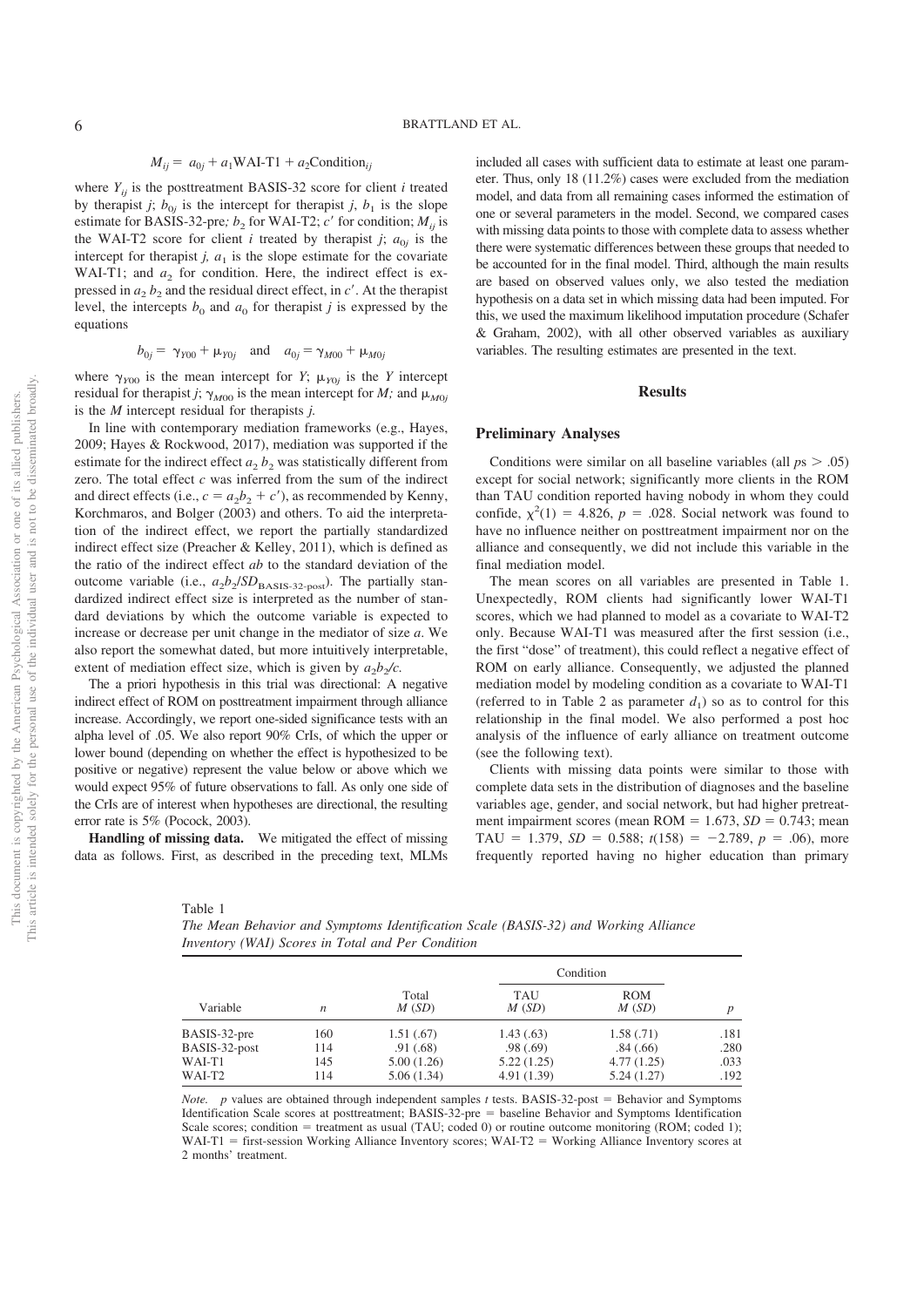| Table 2                                                                                |
|----------------------------------------------------------------------------------------|
| Two-Level Mediation Model of the Effects of Routine Outcome Monitoring (ROM) on        |
| Posttreatment Behavior and Symptoms Identification Scale (BASIS-32) Scores Mediated by |
| Working Alliance Inventory (WAI) Scores at 2 Months' Treatment                         |

| Dependent variable | Parameter                | Estimate $(SD)$ | CrI            | $\boldsymbol{p}$ |  |
|--------------------|--------------------------|-----------------|----------------|------------------|--|
|                    |                          | Fixed effects   |                |                  |  |
| WAI-T <sub>2</sub> | Intercept $a_0$          | 2.148 (.473)    | 1.393, 2.943   | < 0.001          |  |
|                    | WAI-T1 $a_1$             | .528(.084)      | .387, .661     | < 0.001          |  |
|                    | Condition $a_2$          | .490(.212)      | .143. .840     | .011             |  |
|                    | BASIS-32-pre $a_3$       | $-.377(.182)$   | $-.677, -.081$ | .019             |  |
| WAI-T1             | Intercept $d_0$          | 5.240(.153)     | 4.987, 5.493   | < 0.001          |  |
|                    | Condition $d_1$          | $-.505(.219)$   | $-.867, -.148$ | .011             |  |
| BASIS-32-post      | Intercept $b_0$          | 1.332(0.187)    | 1.038, 1.651   | < 0.001          |  |
|                    | BASIS-32-pre $b_1$       | .466(.102)      | .299, .632     | < 0.001          |  |
|                    | WAI-T2 $b2$              | $-.098(.052)$   | $-.183, -.011$ | .032             |  |
|                    | Condition $c'$           | $-.140(.115)$   | $-.329, .045$  | .080             |  |
|                    | Indirect effect $a_2b_2$ | $-.043(.034)$   | $-.112, -.001$ | .043             |  |
|                    |                          | Variances       |                |                  |  |
| WAI-T <sub>2</sub> | Within therapists        | 1.059(0.171)    | .826, 1.381    | < 0.001          |  |
|                    | Between therapists       | .224(.221)      | .040, .686     | < 0.001          |  |
|                    | <b>ICC</b>               | .175            |                |                  |  |
| BASIS-32-post      | Within therapists        | .320(.050)      | .252, .415     | < 0.001          |  |
|                    | Between therapists       | .066(.061)      | .018, .195     | < 0.001          |  |
|                    | ICC                      | .171            |                |                  |  |

*Note.* All estimates are unstandardized regression coefficients. BASIS-32-post = Behavior and Symptoms Identification Scale scores at posttreatment; BASIS-32-pre = baseline Behavior and Symptoms Identification Scale scores (grand mean centered); CrI =  $90\%$  credibility intervals; condition = treatment as usual (TAU; coded 0) or routine outcome monitoring (ROM; coded 1);  $ICC =$  intraclass correlation coefficient;  $SD =$ Posterior standard deviation; WAI-T1 = first-session Working Alliance Inventory scores; WAI-T2 = Working Alliance Inventory scores at 2 months' treatment.

school (63.0% v. 37.0%;  $\chi^2(1) = 5.274$ ,  $p = .022$ ), and were more often single (56.8% v. 43.2%;  $\chi^2(1) = 10.059$ ,  $p = .002$ ), and living alone (66.7% v. 33.3%;  $\chi^2(1) = 6.231$ ,  $p = .013$ ). This indicates that clients with missing data points had lower levels of functioning and consequently, that data was not missing completely at random. Of these variables, only pretreatment impairment was found to significantly predict posttreatment impairment and the alliance. Because of this, we made a second adjustment to the planned model by adding a parameter for the effect of pretreatment impairment on WAI-T2 (referred to in Table 2 as parameter  $a_3$ ) as well as on BASIS-32-post  $(b_1,$  as originally planned). We also investigated the potential confounding effects of demographic variables in a post hoc analysis (see the following text).

#### **Meditation Analysis**

The results of the mediation analysis are presented in Table 1 and Figure 2. Controlled for WAI-T1 and BASIS-32-pre, ROM was associated with higher WAI-T2 ratings (parameter  $a_2$ ). Controlled for BASIS-32-pre and condition, higher WAI-T2 ratings were associated with lower BASIS-32-post scores (parameter  $b_2$ ). The indirect effect of ROM through the alliance  $(a_2b_2)$  went in the same direction as the residual direct effect  $(c')$ , and was significantly different from zero. We calculated the total effect *c* of ROM on posttreatment impairment  $(a_2b_2 + c')$  to be  $-0.183$ . The partially standardized effect size in this model (based on  $SD_{\text{BASIS-32-post}}$  = 0.686) was  $-0.063$  and the extent of mediation, 0.235. This model explained 39.5% of the variance in



*Figure 2.* Mediation model.  $ROM =$  routine outcome monitoring condition; Alliance  $=$  Working AlIiance Inventory (WAI) scores; impairment = Behavior and Symptoms Identification Scale (BASIS-32) scores. Bold lines and letters represent the parameters that are relevant for the mediation hypothesis.  $p < .05$ .  $\rightarrow p < .001$ .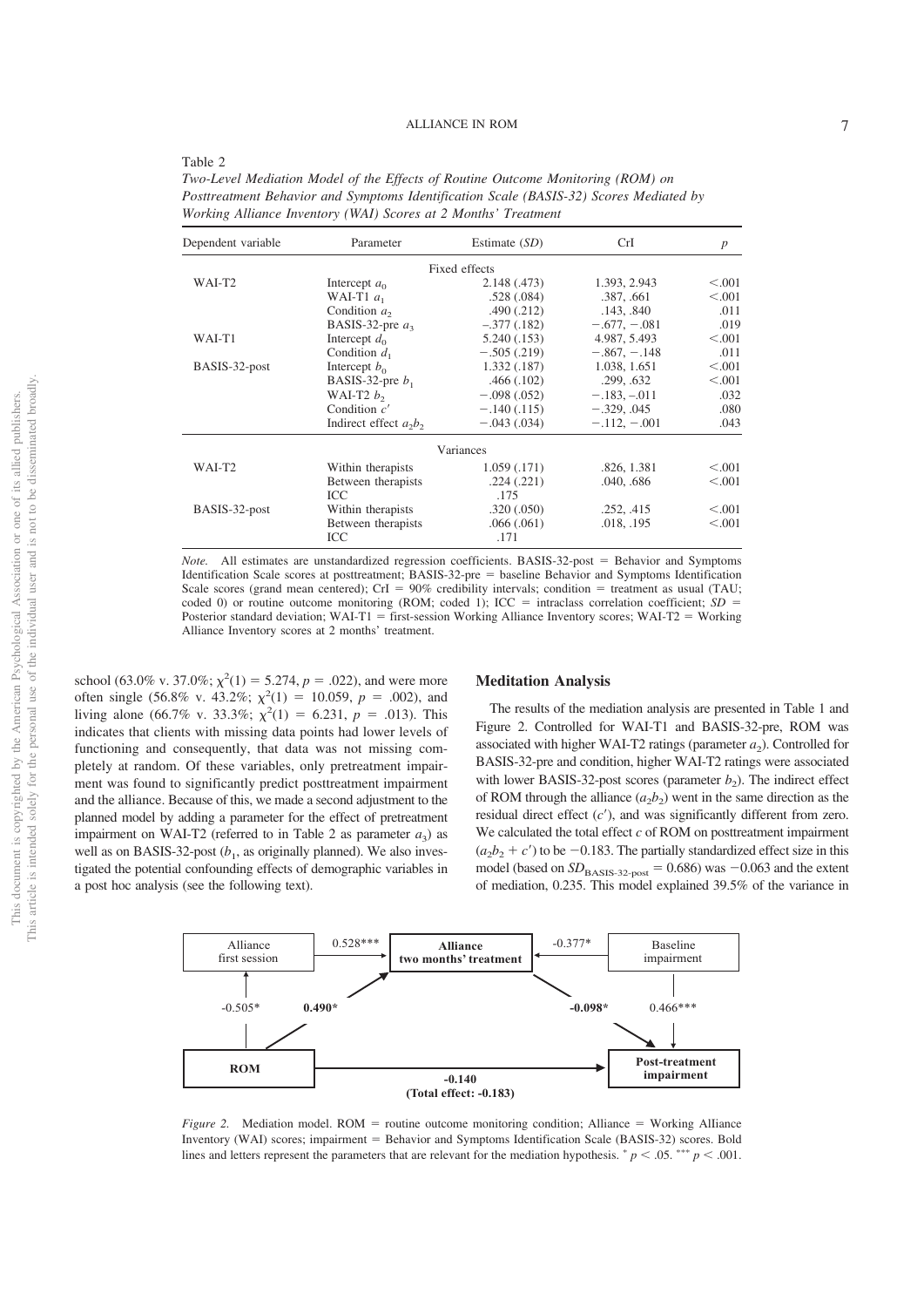BASIS-32-post and 34.2% of the variance in WAI-T2 as indicated by the  $R<sup>2</sup>$ . As indicated by the ICC, differences between therapists explained 17.1% of the variance in BASIS-32-post and 17.5% of the variance in WAI-T2. The DIC was 963.776.

With imputation of missing values, all parameters went in the same direction as those obtained in the observed values only data set, and  $a_2b_2$ ,  $a_2$  and  $b_2$  were all statistically significant. The estimate  $a_2b_2$  for the indirect effect of ROM on posttreatment impairment through the mediator was  $-0.024$  (*SD* = 0.018, 90% CrI [ $-0.061$ ,  $-0002$ ],  $p =$ .032), the estimate  $a_2$  for the effect of ROM on the mediator, 0.327  $(SD = 0.145, 90\% \text{ CrI} [0.088, 0.566], p = .012)$ , the estimate *b*<sub>2</sub> for the effect of the mediator on posttreatment impairment,  $-0.082$  $(SD = 0.040, 90\% \text{ CrI} [-0.148, -0.016], p = .021)$ , and the residual direct effect  $c'$  of ROM on posttreatment impairment,  $-0.091$  (*SD* = 0.081, 90% CrI  $[-0226, 0.039]$ ,  $p = .127$ ). This model explained 34.1% of the variance in BASIS-32-post and 39.9% of the variance in WAI-T2 as indicated by the  $R^2$ . As indicated by the ICC, 17.0% of the variance in BASIS-32-post and 17.5% of the variance in WAI-T2 was explained by differences between therapists.

#### **Post Hoc Analysis**

**Effect of first-session alliance on treatment outcomes.** ROM had a negative effect on first-session alliance. Due to this unexpected finding we investigated if WAI-T1 influenced treatment outcome by modeling this variable as a predictor to BASIS-32-post while retaining all parameters from the mediation model. This was not the case; the estimate for the effect of first-session alliance on posttreatment impairment was negligible and nonsignificant,  $-0.015$  (*SD* = 0.066, 90% CrI [ $-0.123$ , 0.093], *p* = .413), and model fit was slightly worse ( $DIC = 965.523$ ) than that of the previous mediation model. Thus, the negative effect of ROM on first-session alliance did not influence treatment outcomes.

**Therapist variability.** The therapist ICCs for posttreatment distress and alliance were high (see Table 2), indicating substantial differences between therapists in both the mediator and the outcome. To explore this issue further we tested series of random intercept, random slope models where all parameters from the mediation model were retained and the slope estimates for parameters  $a_2$ ,  $b_2$  and  $c'$  were allowed to vary at random, one by one, between therapists. There was a significant between-therapist variability in both the effect of ROM on the alliance (mean  $a_2 = 0.474$ ; variance  $= 0.308$ ,  $SD = 0.381$ ,  $90\%$  Crl [0.033, 1.135],  $p > .001$ ), the effect of the alliance on posttreatment impairment (mean  $b<sub>2</sub> = -0.078$ ; variance = 0.002, *SD* = 0.002, 90% Crl [0.919, 1.508],  $p \leq .001$ , and the residual direct effect of ROM on posttreatment impairment (mean  $c' = -0.139$ ; variance  $= 0.048$ ,  $SD = 0.076, 90\% \text{ CrI} [0.004, 0.213], p < .001$ .

Potential biases. The final sample included data from 10 clients that attended treatment less than 2 months (i.e., the point in time at which WAI-T2 was measured). This is potentially problematic; a stronger statement can be made about mediation if a timeline can be established in which a mediator is measured before the outcome. As these cases had missing data at WAI-T2, they were not included in the estimation of parameters  $a_2$  and  $b_2$  and consequently, retaining them in the model did not bias the estimation of the indirect effect  $a_2b_2$ . However, six of these clients had returned the posttreatment questionnaires and consequently, were included in the estimation of parameter *c*', which could bias the direct and total effect as well as extent of mediation. To investigate if this were the case we tested the mediation model on a subsample of cases that excluded these 10 clients. The resulting direct effect was  $c' -0.138$  (*SD* = 0.114, 90% CrI [ $-0.329$ , 0.049],  $p = .110$ , very similar to the corresponding estimate in the complete sample (see Table 2), which suggests that including data from clients who had quit treatment prior to the measurement of the mediator did not bias our results.

Also included in the final sample was data from six cases for which therapists had not adhered to protocol, either by administering the PCOMS measures to clients in the TAU condition, or not administering those measures to clients in the ROM condition. As is common in RCTs, these six cases were included in the main analysis; applying a post hoc selection criterion to the sample would reduce the external validity. To investigate whether these six cases biased the results, we tested the mediation model on a subsample in which the cases were omitted. This resulted in a slightly higher estimate for the indirect effect  $(a_2b_2 = -0.047, SD = 0.040, 90\% \text{ CrI} [-0.126, 0.000], p =$ .052). Note that only 95 cases had sufficient data to estimate path *ab* here, which could explain the somewhat higher *p* value obtained for the indirect effect in this subsample. Regarding the individual paths in the mediation model, the effect of ROM on the alliance was stronger in this subsample ( $a_2 = 0.545$ ,  $SD = 0.216$ ,  $90\%$  CrI [0.195, 0.905],  $p = .007$ , the effect of the alliance on treatment outcome was the same ( $b_2$  = -0.097, *SD* = 0.057, 90% CrI [-0.190, -0.002],  $p =$ .045), and the residual direct effect of ROM on treatment outcome, very similar ( $c' = -0.144$ ,  $SD = 0.119$ , 90% CrI [-0.338, 0.052],  $p = .113$ ). Thus, retaining the cases in which therapists reported not having adhered to protocol did not appear to influence the results substantially.

To rule out the potentially confounding effects of third variables, we tested if any of the demographic variables (age, gender, marital status, level of education, work status, living situation, and social network) were correlated with the mediator or outcome variable. None of the demographic variables predicted WAI-T2 or BASIS-32-post (all  $ps < .05$ ). Moreover, adding these variables as covariates to the mediation model did not substantially alter any of the parameters presented in Table 2. Thus, there was no evidence of confounding by any of the demographic variables that were measured in this trial.

#### **Discussion**

This secondary analysis of data from a naturalistic randomized clinical trial explored the working alliance as a mediator for the effect of the PCOMS, a ROM system which targets both treatment progress (i.e., session-by-session well-being) and the alliance. Clients' alliance ratings increased more in the ROM than TAU condition from T1 to T2, and more alliance increase predicted less posttreatment impairment. As hypothesized, there was a significant indirect effect of ROM through alliance increase on posttreatment impairment. Thus, the effect of ROM on treatment outcome was mediated by the alliance. As indicated by the partially standardized effect size, a ROM client experiencing the average alliance increase for that condition was predicted to score 0.063 standard deviations lower on the posttreatment impairment measure than a client with the average alliance increase for the TAU condition. An estimated 23.5% of the effect of ROM on outcomes was explained by the alliance increase that ROM clients experienced, as indicated by the extent of mediation effect size.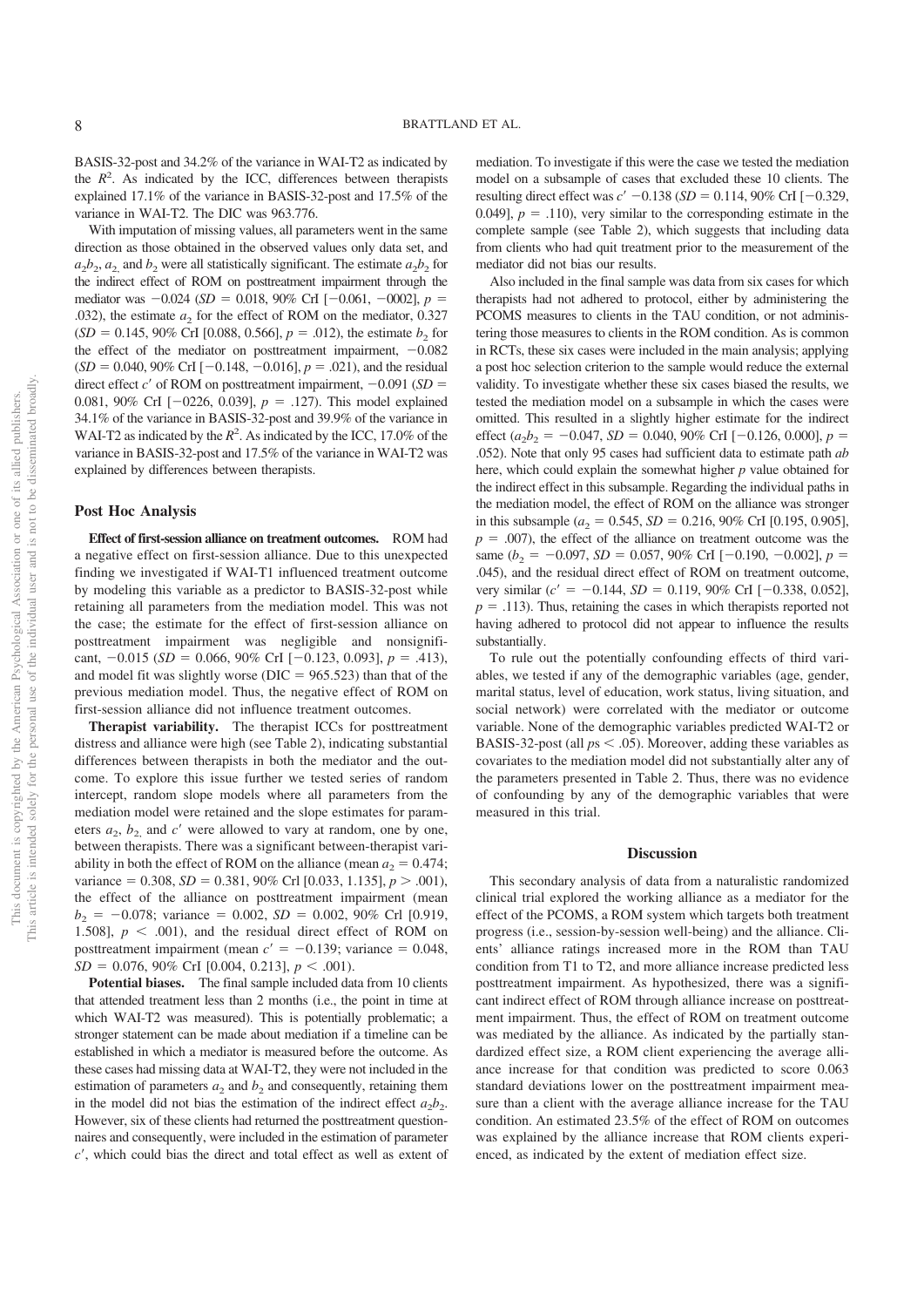The data in this trial was consistent with a theory of the alliance as a mechanism through which some of the effects of ROM are transmitted (Miller et al., 2010). Two causal mechanisms are implicit in the theory: First, that therapists' use of ROM and alliance feedback causes the alliance to improve, and second, that the alliance improvement causes better treatment outcomes. Of course, causality is difficult to establish in psychotherapy research and demonstration of statistical mediation alone, and particularly from a single study, cannot support such claims (Kazdin, 2009). It is vital to consider our results in the context of theory and previous research.

Regarding the effect of ROM on the alliance, the contextual feedback intervention theory (Sapyta et al., 2005) predicts that regularly administered alliance measures facilitate the detection of alliance problems which may otherwise be difficult for therapists to recognize. Provided that therapists respond to this feedback in ways that help repair the alliance problems, the alliance should then improve over time. The feedback that the PCOMS's alliance measure provides matches well with the characteristics of feedback most likely to instigate therapist behavior change in this theory: It is specific to therapists' alliance-related behavior, delivered shortly after that behavior (i.e., at the end of every treatment session), and designed to give information that is relevant to improving the alliance.

The theory that ROM and alliance feedback may work to gradually strengthen the alliance over time is supported by the findings from previous research. Qualitative studies indicate that therapists actively use client feedback in general (Brattland et al., 2016) and ROM feedback in particular (e.g., Oanes, Anderssen, Borg, & Karlsson, 2015; Snyder & Aafjes-van Doorn, 2016; Sundet, 2012) in their work to improve the collaborative relationship in therapy. Two controlled trials (Janse et al., 2017; Mc-Clintock et al., 2017) investigated the session-by-session development of the alliance for clients receiving treatment with and without ROM systems that included alliance feedback (the PCOMS and the Common Factors Feedback System, respectively). Similar to our results, ROM clients experienced more alliance increase than those receiving TAU in both these studies. One controlled trial (Rise, Eriksen, Grimstad, & Steinsbekk, 2012) found no effect of the PCOMS on alliance scores at six weeks but did not assess early alliance and consequently, was not able to investigate if the alliance increased over time. Thus, consistent with theory and previous research, our findings indicate that systematically tracking clients' treatment responses, including their experiences of the alliance, may facilitate the development of the working alliance in therapy.

Importantly however, the unique contribution of specific feedback on the alliance (as opposed to feedback on impairment or well-being) to treatment outcome could not be determined in the present trial. Previous findings have produced mixed findings regarding the benefits of alliance feedback. In a meta-analytic review, Lambert and Shiokawa (2011) found the effect of the Outcome Questionnaire-45 (OQ-45; Lambert, 2004) to be higher in studies in which the OQ-45 had been used in conjunction with Clinical Support Tools (CSTs), which include alliance feedback. However, none of the six studies included in this analysis specifically compared the use OQ-45 alone to the use of both OQ-45 and CSTs. More recent dismantling studies have not found alliance feedback to augment ROM's effect on treatment outcomes

(Mikeal, Gillaspy, Scoles, & Murphy, 2016; Errázuriz & Zilcha-Mano, 2018) or the working alliance (Reese et al., 2013). This suggests that merely providing alliance feedback to therapists may not be sufficient to improve the alliance. More than likely, what matters is how therapists respond to this information, a question which was not addressed in our trial.

The notion that alliance and relationship work can cause client change (e.g., Safran & Muran, 2000; Norcross, 2002) has, as discussed in the introduction, been the subject of some controversy. Our results do shed light on this issue. More alliance growth was associated better treatment outcomes, but because both variables were measured at only two points in time each, we were not able to establish a clear time line in which the alliance improved prior to and independent of changes in impairment levels. Accordingly, we cannot rule out the alternative explanation that the alliance improvement was a byproduct of, rather than a cause for, ROM clients' increasing well-being. Related to this, in the two previous studies that reported alliance growth with ROM and alliance feedback (Janse et al., 2017; McClintock et al., 2017), ROM did not improve the overall treatment outcomes. These findings are consistent with the notion that the alliance does not influence outcomes. If this is the case, then some other, unknown mechanisms than alliance improvement were responsible for the superior effects of ROM in the present trial (see Brattland et al., 2018). However, a temporal precedence of alliance improvement to symptom relief has been documented in several methodologically sophisticated studies (e.g., Crits-Christoph et al., 2011; Falkenström et al., 2016; Zilcha-Mano et al., 2014; Zilcha-Mano & Errazuriz, 2015; Zilcha-Mano et al., 2016), and neither Janse et al. (2017) nor McClintock et al. (2017) reported whether there was an association between the alliance and treatment outcomes in their studies. Consequently, it is possible that the alliance increase with ROM in these two studies in fact worked to improve treatment outcomes, but was counteracted by other mechanisms that had the opposite effect. Alternatively, the alliance increase might have had a stronger impact on outcomes in our study than in those by Janse et al. (2017) and McClintock et al. (2017), due to some unknown factor; accumulating evidence suggests that the magnitude of the alliance-outcome association may vary according to characteristics of clients, therapists, and treatments (e.g., Falkenström, Granström, & Holmqvist, 2013; Hoffart, Øktedalen, Langkaas, & Wampold, 2013; Zilcha-Mano & Errázuriz, 2015; Zilcha-Mano, Lipsitz, & Errázuriz, 2018; Zilcha-Mano, Muran, Hungr, Eubanks, Safran, & Winston, 2016).

A related debate is whether alliance work is therapeutic in itself (e.g., Safran & Muran, 2000; Norcross, 2002), or if the alliance is a precondition for other processes to cause client change (e.g., Hatcher & Barends, 2006). Our results are consistent with both views. That is, it is possible that clients in the ROM condition directly benefitted from the alliance improvements they experienced but also, for instance, that therapists chose more suitable intervention or techniques because of a progressively stronger agreement on goals or tasks (i.e., that therapist actions mediated the effect of the alliance on treatment outcome), or that stronger alliances increased the impact of these interventions on treatment outcome (i.e., that the alliance moderated the impact of therapist actions on outcome). This trial was not designed to address this issue. It is, in general, challenging to disentangle the alliance from actions in therapy; because the common factors are conceptualized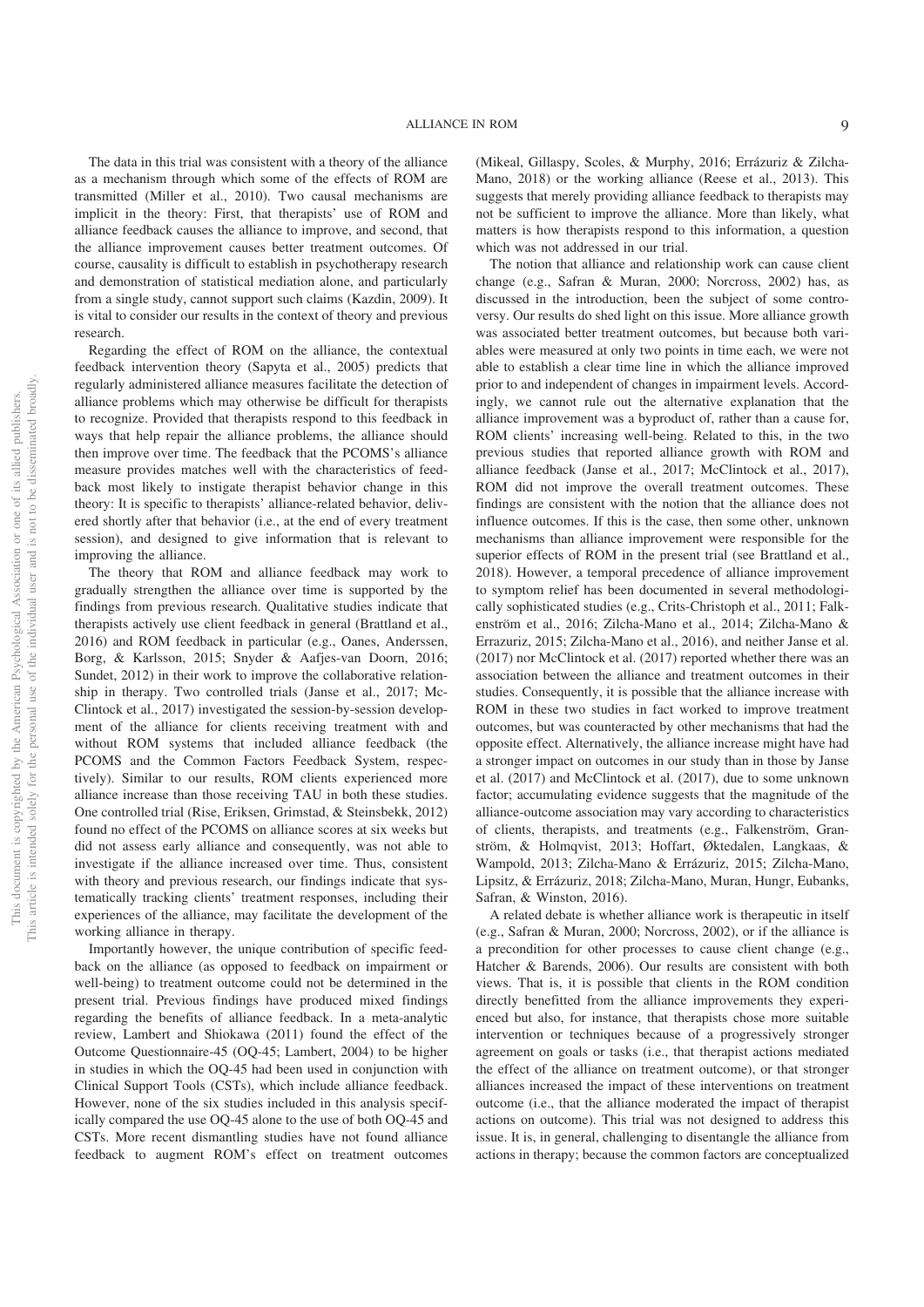at a higher level of abstraction than therapist actions, the alliance does not exist independent of therapeutic interventions (Hatcher & Barends, 2006; Wampold & Imel, 2015).

An unexpected finding in this study was that ROM clients had lower first-session alliance scores than TAU clients. Speculatively, having been invited to reflect on any negative aspects of the alliance with a responsive therapist in the first session, ROM clients had a more considered and realistic view of the early alliance. This may have facilitated the communication about the treatment process from the first session onward and consequently, the negotiation of the goals and tasks of therapy (Bordin, 1979) as well as the repair of alliance ruptures (Safran & Muran, 2000). However, the observed differences in alliance scores between conditions may have other explanations as well. For instance, it may reflect a negative reaction to the PCOMS measures on the part of the clients, so that PCOMS initially impaired the formation of a good working alliance. If so, the alliance growth in the ROM condition may have reflected a "catching up" to the alliance level that TAU clients were at from the beginning of treatment. That said, as indicated in the post hoc analysis, the lower first-session alliance for ROM clients did not have a negative impact on treatment outcome. Similar findings were reported by Anker, Owen, Duncan, and Sparks (2010) and Owen, Miller, Seidel, and Chow (2016).

The therapist ICCs for both posttreatment distress and alliance were unusually high in this study. On both variables, about 17% of the variance was due to difference between therapists, compared with the 7% to 8%, which is typically reported in psychotherapy studies (Baldwin & Imel, 2013). Exploring this issue further in a post hoc analysis, we found that therapists significantly differed in the influence of ROM on the alliance, in the influence of the alliance on outcomes, and the residual direct effect of ROM on posttreatment. Of course, post hoc findings should be interpreted with care and in this instance, statistical power at the therapist level was poor. Nevertheless, in light of previous demonstrations of therapist differences in ROM effects (e.g., Anker et al., 2009; de Jong, van Sluis, Nugter, Heiser, & Spinhoven, 2012; Simon, Lambert, Harris, Busath, & Vazquez, 2012), this finding hints at different ways of working with ROM for different therapists.

#### **Limitations**

As discussed previously, a major limitation in this study was the inability to determine whether the observed alliance improvements in the ROM conditions temporally preceded and uniquely influenced clients' impairment levels. Nor were we able to disaggregate the within- and between-client components of the alliance. Consequently, this study does not add to the debate regarding the role of the alliance as a change mechanism in therapy. As argued by Hayes and Rockwood (2017), it is rare for studies in the social sciences to be able to study cause-effect relationships under optimal conditions, and these authors recommended that the various assumptions for causal inference be regarded as ideals or recommendations rather than literal requirements. Moreover, a single mediation analysis cannot alone prove or disprove a theory of causality, but previous research can help fill in the gaps left by methodological shortcomings (e.g., Kazdin, 2009). Our results are consistent with the theory that some of ROM's effects may be transmitted through alliance improvements, and in our reading of the literature we find partial support for this theory. However, because of the unresolved issues regarding the specific nature of the influence on the alliance on outcomes, this interpretation is tentative.

Similar to other ROM studies, neither therapists nor clients were blinded to condition. Although the use of the same therapists in both conditions minimizes the impact of differences between therapists on outcomes, it increases the risk of the results being influenced by therapists' outcome expectations (e.g., performance bias). Also, as outcomes were assessed by client self-report, the results could have been influenced by client's knowledge of having been randomized to the experimental or TAU condition (assessment bias). This issue is difficult to bypass in ROM studies as therapists, and in most cases also clients, by necessity will know whether or not ROM is administered. Researcher allegiance could also bias our findings, as one of PCOMS' developers was a coauthor of this article.

Regarding external validity, like many other studies conducted in practice-setting there was a high proportion of missing data in this trial. Clients with missing data points had higher baseline impairment levels than those with complete data sets, indicating that data was not missing completely at random. We dealt with this by using all available data from all cases, controlling for impairment levels on both the mediator and the outcome, and testing the mediation model on a data set where missing values had been imputed. Imputation did not alter the conclusions drawn in this study. This suggests that if missing data biased the findings, then this was not related to any of the variables that were measured in this study. Nevertheless, the high proportion of missing data implies that some caution must be exercised in generalizing from our results. Also, a larger client sample would have increased the statistical power and consequently, our confidence in the results. Finally, the removal two items from the WAI-S, while reducing the risk of biases related to arbitrary scoring, also decreases the internal validity of our findings.

#### **Implications**

These limitations notwithstanding, this study adds to the scarce literature regarding the clinically important question of how ROM works. It is the first mediation analysis of ROM published to date and one of few to systematically investigate the influence of ROM on a purposed mechanism of change. The randomized controlled design increases our confidence in the purposed causal link between the use of ROM and alliance feedback, and the alliance. Another strength of this study was the use of independent process and outcome measures (i.e., not the PCOMS' alliance and wellbeing measures) to assess the effect of ROM; the use of ROM questionnaires to measure the impact of those same questionnaires, which has been the procedure in the majority of previous ROM studies, may compromise both the internal and external validity of findings.

Future studies might investigate other theoretically derived mediators as well as moderators at both the client and therapist level. Ideally studies should be designed so as to allow both an investigation of within- and between-client components in the relevant variables, and of the relationship between process and symptoms as it unfolds over time. We would also suggest that future research focus on how therapists work with these tools.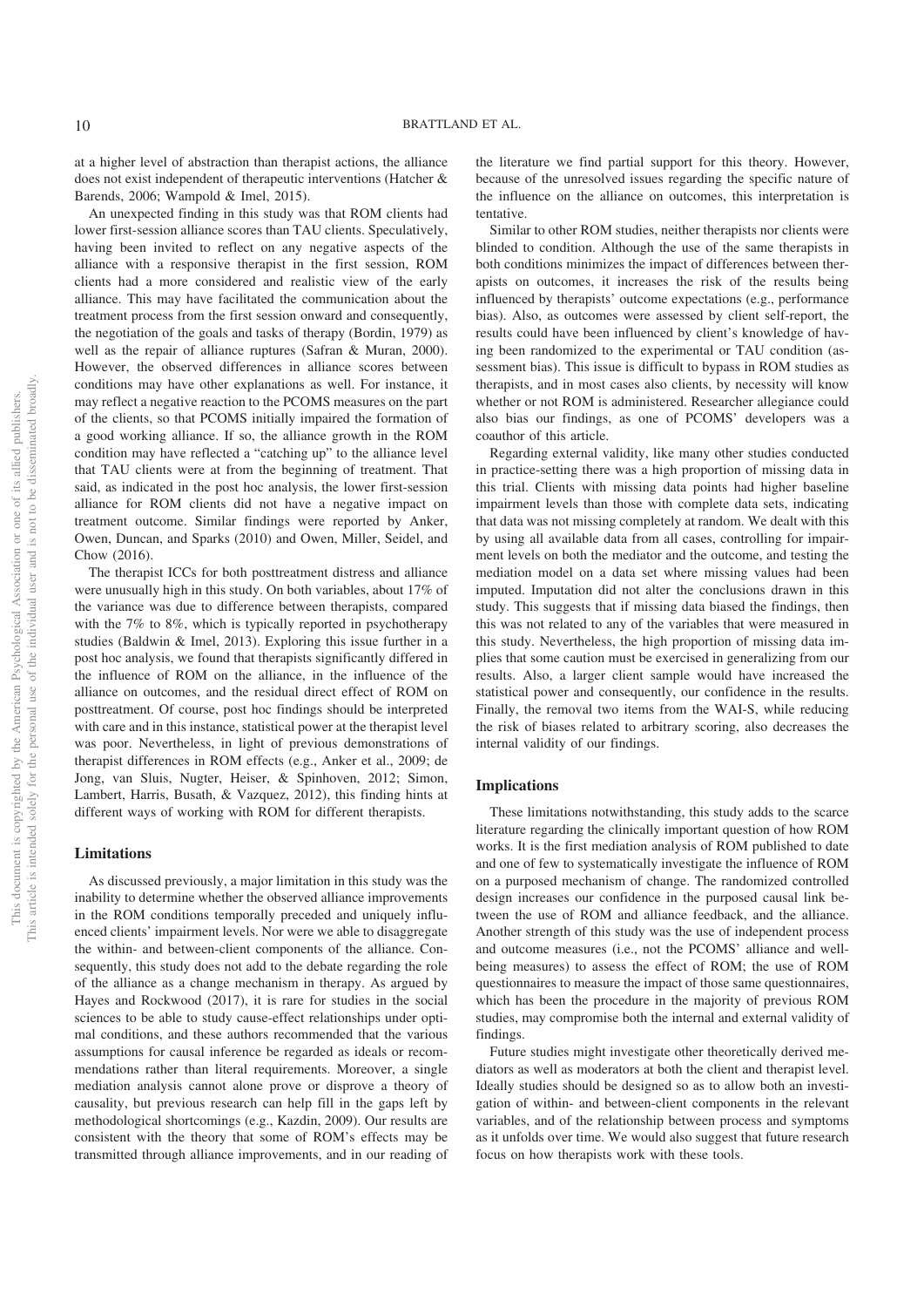Ultimately, a more refined understanding of how ROM works could help improve the clinical use of these interventions so that more clients benefit from their use. Our results suggest that using alliance feedback to repair ruptures and improve the therapeutic relationship might increase the likelihood that clients will benefit from therapy. If replicated, this finding would support the priority that some ROM systems give to alliance feedback.

#### **References**

- Adelson, J. L., & Owen, J. (2012). Bringing the psychotherapist back: Basic concepts for reading articles examining therapist effects using multilevel modeling. *Psychotherapy: Theory, Research, & Practice, 49,* 152–162. http://dx.doi.org/10.1037/a0023990
- Anker, M. G., Duncan, B. L., & Sparks, J. A. (2009). Using client feedback to improve couple therapy outcomes: A randomized clinical trial in a naturalistic setting. *Journal of Consulting and Clinical Psychology, 77,* 693–704. http://dx.doi.org/10.1037/a0016062
- Anker, M. G., Owen, J., Duncan, B. L., & Sparks, J. A. (2010). The alliance in couple therapy: Partner influence, early change, and alliance patterns in a naturalistic sample. *Journal of Consulting and Clinical Psychology, 78,* 635– 645. http://dx.doi.org/10.1037/a0020051
- Baldwin, S. A., & Imel, Z. E. (2013). Therapist effects: Findings and methods. In M. J. Lambert (Ed.), *Bergin and Garfield's handbook of psychotherapy and behavior change* (6th ed., pp. 256 –297). Hoboken, NJ: Wiley.
- Barber, J. P. (2009). Toward a working through of some core conflicts in psychotherapy research. *Psychotherapy Research, 19,* 1–12. http://dx .doi.org/10.1080/10503300802609680
- Barber, J. P., Connolly, M. B., Crits-Christoph, P., Gladis, L., & Siqueland, L. (2000). Alliance predicts patients' outcome beyond in-treatment change in symptoms. *Journal of Consulting and Clinical Psychology, 68,* 1027–1032. http://dx.doi.org/10.1037/0022-006X.68.6.1027
- Bertolino, B., & Miller, S. D. (2012). *ICCE manuals on feedback-informed treatment* (Vol. 1-6). Chicago, IL: ICCE Press.
- Bordin, E. S. (1979). The generalizability of the psychoanalytic concept of the working alliance. *Psychotherapy: Theory, Research, & Practice, 16,* 252–260. http://dx.doi.org/10.1037/h0085885
- Brattland, H., Høiseth, J. R., Burkeland, O., Inderhaug, T. S., Binder, P. E., & Iversen, V. C. (2018). Learning from clients: A qualitative investigation of psychotherapists' reactions to negative verbal feedback. *Psychotherapy Research, 28,* 545–559. http://dx.doi.org/10.1080/10503307 .2016.1246768
- Brattland, H., Koksvik, J. M., Burkeland, O., Gråwe, R. W., Klöckner, C., Linaker, O. M.,... Iversen, V. C. (2018). The effects of routine outcome monitoring (ROM) on therapy outcomes in the course of an implementation process. A randomized clinical trial. *Journal of Counseling Psychology*. Advance online publication. http://dx.doi.org/10.1037/ cou0000286
- Busseri, M. A., & Tyler, J. D. (2003). Interchangeability of the working alliance inventory and working alliance inventory, short form. *Psychological Assessment, 15,* 193–197. http://dx.doi.org/10.1037/1040-3590 .15.2.193
- Crits-Christoph, P., Gibbons, M. B. C., Hamilton, J., Ring-Kurtz, S., & Gallop, R. (2011). The dependability of alliance assessments: The alliance-outcome correlation is larger than you might think. *Journal of Consulting and Clinical Psychology, 79,* 267–278. http://dx.doi.org/10 .1037/a0023668
- Davidsen, A. H., Poulsen, S., Lindschou, J., Winkel, P., Tróndarson, M. F., Waaddegaard, M., & Lau, M. (2017). Feedback in group psychotherapy for eating disorders: A randomized clinical trial. *Journal of Consulting and Clinical Psychology, 85,* 484 – 494. http://dx.doi.org/10.1037/ ccp0000173
- de Jong, K., Segaar, J., Ingenhoven, T., van Busschbach, J., & Timman, R. (2018). Adverse effects of outcome monitoring feedback in patients with personality disorders: A randomized controlled trial in day treatment and inpatient settings. *Journal of Personality Disorders, 32,* 393– 413. http:// dx.doi.org/10.1521/pedi\_2017\_31\_297
- de Jong, K., van Sluis, P., Nugter, M. A., Heiser, W. J., & Spinhoven, P. (2012). Understanding the differential impact of outcome monitoring: Therapist variables that moderate feedback effects in a randomized clinical trial. *Psychotherapy Research, 22,* 464 – 474. http://dx.doi.org/ 10.1080/10503307.2012.673023
- DeRubeis, R. J., Brotman, M. A., & Gibbons, C. J. (2005). A conceptual and methodological analysis of the nonspecifics argument. *Clinical Psychology: Science and Practice, 12,* 174 –183. http://dx.doi.org/10 .1093/clipsy.bpi022
- Doerfler, L. A., Addis, M. E., & Moran, P. W. (2002). Evaluating mental health outcomes in an inpatient setting: Convergent and divergent validity of the OQ-45 and BASIS-32. *The Journal of Behavioral Health Services & Research, 29,* 394 – 403. http://dx.doi.org/10.1007/ BF02287346
- Duncan, B. L., Miller, S. D., Sparks, J. A., Claud, D. A., Reynolds, L. R., Brown, J., & Johnson, L. D. (2003). The Session Rating Scale: Preliminary psychometric properties of a "working" alliance measure. *Journal of Brief Therapy, 3,* 3–12.
- Eisen, S. V., Wilcox, M., Leff, H. S., Schaefer, E., & Culhane, M. A. (1999). Assessing behavioral health outcomes in outpatient programs: Reliability and validity of the BASIS-32. *The Journal of Behavioral Health Services & Research, 26,* 5–17. http://dx.doi.org/10.1007/ BF02287790
- Errázuriz, P., & Zilcha-Mano, S. (2018). In psychotherapy with severe patients discouraging news may be worse than no news: The impact of providing feedback to therapists on psychotherapy outcome, session attendance, and the alliance. *Journal of Consulting and Clinical Psychology, 86,* 125–139. http://dx.doi.org/10.1037/ccp0000277
- Falkenström, F., Ekeblad, A., & Holmqvist, R. (2016). Improvement of the working alliance in one treatment session predicts improvement of depressive symptoms by the next session. *Journal of Consulting and Clinical Psychology, 84,* 738 –751. http://dx.doi.org/10.1037/ccp0000119
- Falkenström, F., Granström, F., & Holmqvist, R. (2013). Therapeutic alliance predicts symptomatic improvement session by session. *Journal of Counseling Psychology, 60,* 317–328. http://dx.doi.org/10.1037/ a0032258
- Field, A. (2013). *Discovering statistics using IBM SPSS statistics* (4th ed.). London, UK: SAGE.
- Hamaker, E. L., & Klugkist, I. (2011). Bayesian estimation of multilevel models. In J. Hox & J. K. Roberst (Eds.), *Handbook of advanced multilevel analysis*. Hove, UK: Psychology Press.
- Hansen, N. B., & Lambert, M. J. (2003). An evaluation of the doseresponse relationship in naturalistic treatment settings using survival analysis. *Mental Health Services Research, 5,* 1–12. http://dx.doi.org/10 .1023/A:1021751307358
- Hanson, W. E., Curry, K. T., & Bandalos, D. L. (2002). Reliability generalization of working alliance inventory scale scores. *Educational and Psychological Measurement, 62,* 659 – 673. http://dx.doi.org/10 .1177/0013164402062004008
- Hansson, H., Rundberg, J., Österling, A., Öjehagen, A., & Berglund, M. (2013). Intervention with feedback using Outcome Questionnaire 45 (OQ-45) in a Swedish psychiatric outpatient population. A randomized controlled trial. *Nordic Journal of Psychiatry, 67,* 274 –281. http://dx .doi.org/10.3109/08039488.2012.736534
- Hatcher, R. L., & Barends, A. W. (2006). How a return to theory could help alliance research. *Psychotherapy: Theory, Research, & Practice, 43,* 292–299. http://dx.doi.org/10.1037/0033-3204.43.3.292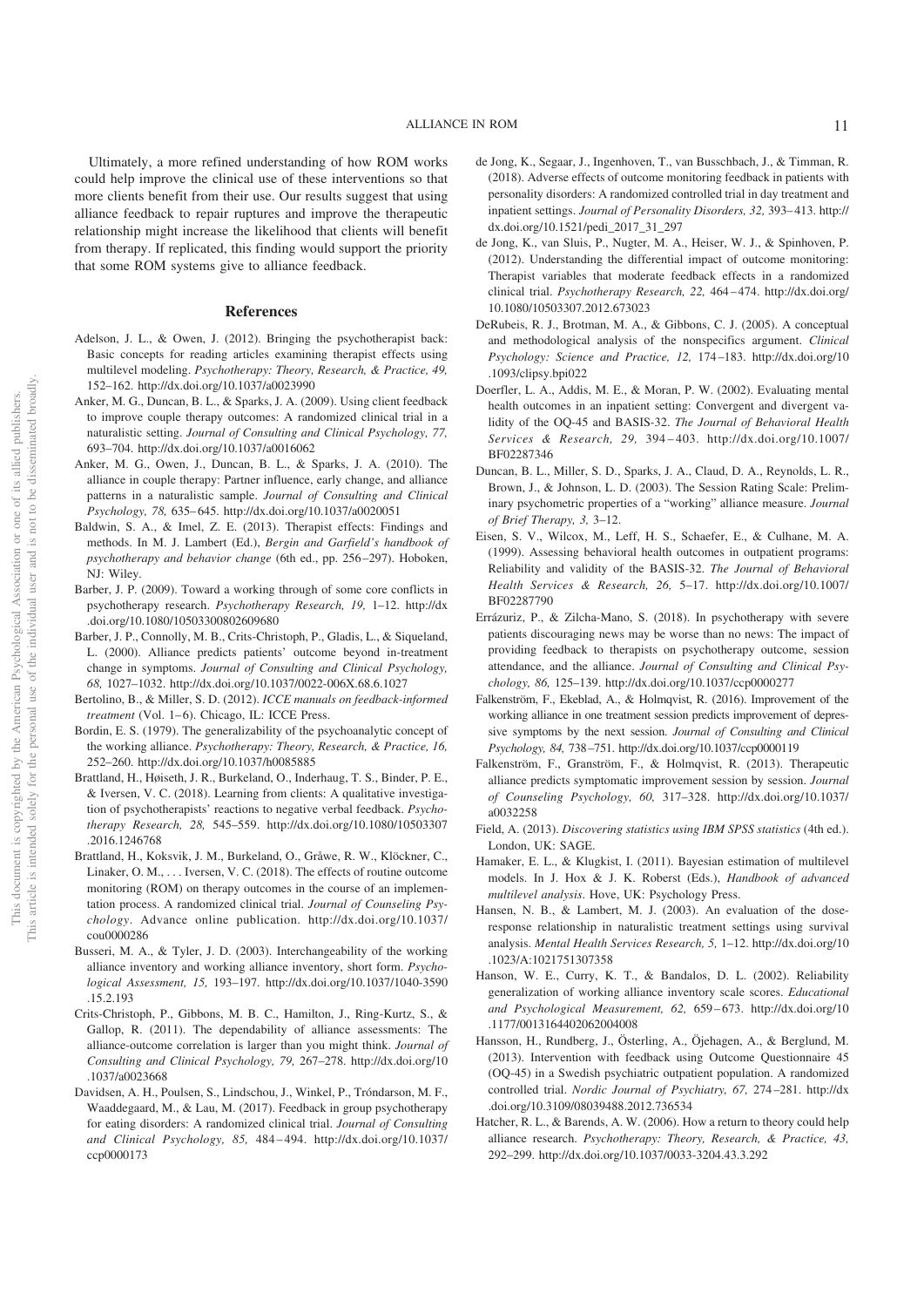- Hatcher, R. L., & Gillaspy, J. A. (2006). Development and validation of a revised short version of the Working Alliance Inventory. *Psychotherapy Research, 16,* 12–25. http://dx.doi.org/10.1080/10503300500352500
- Hayes, A. F. (2009). Beyond Baron and Kenny: Statistical mediation analysis in the new millennium. *Communication Monographs, 76,* 408 – 420. http://dx.doi.org/10.1080/03637750903310360
- Hayes, A. F., & Rockwood, N. J. (2017). Regression-based statistical mediation and moderation analysis in clinical research: Observations, recommendations, and implementation. *Behaviour Research and Therapy, 98,* 39 –57. http://dx.doi.org/10.1016/j.brat.2016.11.001
- Hoffart, A., Øktedalen, T., Langkaas, T. F., & Wampold, B. E. (2013). Alliance and outcome in varying imagery procedures for PTSD: A study of within-person processes. *Journal of Counseling Psychology, 60,* 471– 482. http://dx.doi.org/10.1037/a0033604
- Hoffmann, F. L., Capelli, K., & Mastrianni, X. (1997). Measuring treatment outcome for adults and adolescents: Reliability and validity of BASIS-32. *Journal of Mental Health Administration, 24,* 316 –331. http://dx.doi.org/10.1007/BF02832665
- Horvath, A. O. (1994). *Empirical validation of Bordin's pantheoretical model of the alliance: The Working Alliance Inventory perspective*. New York, NY: Wiley.
- Horvath, A. O., & Bedi, R. P. (2002). The alliance. In C. Norcross (Ed.), *Psychotherapy relationships that work: Therapist contributions and respon*siveness to patients (pp. 37-69). London, UK: Oxford University Press.
- Horvath, A. O., Del Re, A. C., Flückiger, C., & Symonds, D. (2011). Alliance in individual psychotherapy. *Psychotherapy: Theory, Research, & Practice, 48,* 9 –16. http://dx.doi.org/10.1037/a0022186
- Horvath, A. O., & Greenberg, L. S. (1989). Development and validation of the Working Alliance Inventory. *Journal of Counseling Psychology, 36,* 223–233. http://dx.doi.org/10.1037/0022-0167.36.2.223
- Horvath, A. O., & Symonds, B. D. (1991). Relation between working alliance and outcome in psychotherapy: A meta-analysis. *Journal of Counseling Psychology, 38,* 139 –149. http://dx.doi.org/10.1037/0022- 0167.38.2.139
- Howard, K. I., Moras, K., Brill, P. L., Martinovich, Z., & Lutz, W. (1996). Evaluation of psychotherapy. Efficacy, effectiveness, and patient progress. *American Psychologist, 51,* 1059 –1064. http://dx.doi.org/10.1037/ 0003-066X.51.10.1059
- Janse, P. D., De Jong, K., Van Dijk, M. K., Hutschemaekers, G. J. M., & Verbraak, M. J. P. M. (2017). Improving the efficiency of cognitivebehavioural therapy by using formal client feedback. *Psychotherapy Research, 27,* 525–538. http://dx.doi.org/10.1080/10503307.2016 .1152408
- Jerrell, J. M. (2005). Behavior and symptom identification scale 32: Sensitivity to change over time. *The Journal of Behavioral Health Services & Research, 32,* 341–346. http://dx.doi.org/10.1007/BF02291833
- Kazdin, A. E. (2009). Understanding how and why psychotherapy leads to change. Psychotherapy Research, 19(4-5), 418-428. http://dx.doi.org/ 10.1080/10503300802448899
- Kendrick, T., El-Gohary, M., Stuart, B., Gilbody, S., Churchill, R., Aiken, L., . . . Moore, M. (2016). Routine use of patient reported outcome measures (PROMs) for improving treatment of common mental health disorders in adults. *Cochrane Database of Systematic Reviews, 7*(7), CD011119.
- Kenny, D. A., Korchmaros, J. D., & Bolger, N. (2003). Lower level mediation in multilevel models. *Psychological Methods, 8,* 115–128. http://dx.doi.org/10.1037/1082-989X.8.2.115
- Klinkenberg, W. D., Cho, D. W., & Vieweg, B. (1998). Reliability and validity of the interview and self-report versions of the BASIS-32. *Psychiatric Services, 49,* 1229 –1231. http://dx.doi.org/10.1176/ps.49.9.1229
- Knaup, C., Koesters, M., Schoefer, D., Becker, T., & Puschner, B. (2009). Effect of feedback of treatment outcome in specialist mental healthcare: Meta-analysis. *The British Journal of Psychiatry, 195,* 15–22. http://dx .doi.org/10.1192/bjp.bp.108.053967
- Lambert, M. J. (2004). *Administration and scoring manual for the OQ-45.2 (Outcome Questionnaire)*. Wilmington, DE: American Professional Credentialing Services.
- Lambert, M. J. (2007). Presidential address: What we have learned from a decade of research aimed at improving psychotherapy outcome in routine care. *Psychotherapy Research, 17,* 1–14. http://dx.doi.org/10.1080/ 10503300601032506
- Lambert, M. J., Bailey, R., Kimball, K., Shimokawa, K., Harmon, S. C., & Slade, K. (2007). *Clinical support tools manual-brief version-40*. Salt Lake City, UT: OQ Measures.
- Lambert, M. J., & Shimokawa, K. (2011). Collecting client feedback. *Psychotherapy: Theory, Research, & Practice, 48,* 72–79. http://dx.doi .org/10.1037/a0022238
- Macdonald, J., & Mellor-Clark, J. (2015). Correcting psychotherapists' blindsidedness: Formal feedback as a means of overcoming the natural limitations of therapists. *Clinical Psychology & Psychotherapy, 22,* 249 –257. http://dx.doi.org/10.1002/cpp.1887
- Martin, D. J., Garske, J. P., & Davis, M. K. (2000). Relation of the therapeutic alliance with outcome and other variables: A meta-analytic review. *Journal of Consulting and Clinical Psychology, 68, 438-450.* http://dx.doi.org/10.1037/0022-006X.68.3.438
- McClintock, A. S., Perlman, M. R., McCarrick, S. M., Anderson, T., & Himawan, L. (2017). Enhancing psychotherapy process with common factors feedback: A randomized, clinical trial. *Journal of Counseling Psychology, 64,* 247–260. http://dx.doi.org/10.1037/cou0000188
- Mikeal, C. W., Gillaspy, J. A., Jr., Scoles, M. T., & Murphy, J. J. (2016). A dismantling study of the Partners for Change Outcome Management System. *Journal of Counseling Psychology, 63,* 704 –709. http://dx.doi .org/10.1037/cou0000168
- Miller, S. D. (2011, November 22). *Cutting edge feedback*. Retrieved from https://www.scottdmiller.com/cutting-edge-feedback/
- Miller, S. D., Duncan, B. L., Brown, J., Sparks, J., & Claud, D. (2003). The Outcome Rating Scale: A preliminary study of the reliability, validity, and feasibility of a brief visual analog measure. *Journal of Brief Therapy, 2,* 91–100.
- Miller, S. D., Duncan, B. L., Sorrell, R., & Brown, G. S. (2005). The partners for change outcome management system. *Journal of Clinical Psychology, 61,* 199 –208. http://dx.doi.org/10.1002/jclp.20111
- Miller, S. D., Hubble, M. A., Chow, D., & Seidel, J. (2015). Beyond measures and monitoring: Realizing the potential of feedback-informed treatment. *Psychotherapy: Theory, Research, & Practice, 52, 449-457.* http://dx.doi.org/10.1037/pst0000031
- Miller, S. D., Hubble, M. A., Duncan, B. L., & Wampold, B. E. (2010). Delivering what works. In B. L. Duncan, S. D. Miller, B. E. Wampold, & M. A. Hubble (Eds.), *The heart and soul of change: Delivering what works in therapy* (2nd ed.). Washington, DC: American Psychological Association. http://dx.doi.org/10.1037/12075-014
- Muthén, L. K., & Muthén, B. O. (1998 –2017). *Mplus user's guide* (8th ed.). Los Angeles, CA: Author.
- Norcross, J. C. (2002). *Psychotherapy relationships that work: Therapist contributions and responsiveness to patients* (pp. 37–69). London, UK: Oxford University Press.
- Oanes, C. J., Anderssen, N., Borg, M., & Karlsson, B. (2015). How do therapists respond to client feedback? A critical review of the research literature. *Scandinavian Psychologist, 2,* e17. http://dx.doi.org/10.15714/ scandpsychol.2.e17
- Østergård, O. K., Randa, H., & Hougaard, E. (2018). The effect of using the Partners for Change Outcome Management System as feedback tool in psychotherapy—A systematic review and meta-analysis. *Psychotherapy Research*. Advance online publication. http://dx.doi.org/10.1080/ 10503307.2018.1517949
- Owen, J., Miller, S. D., Seidel, J., & Chow, D. (2016). The working alliance in treatment of military adolescents. *Journal of Consulting and*